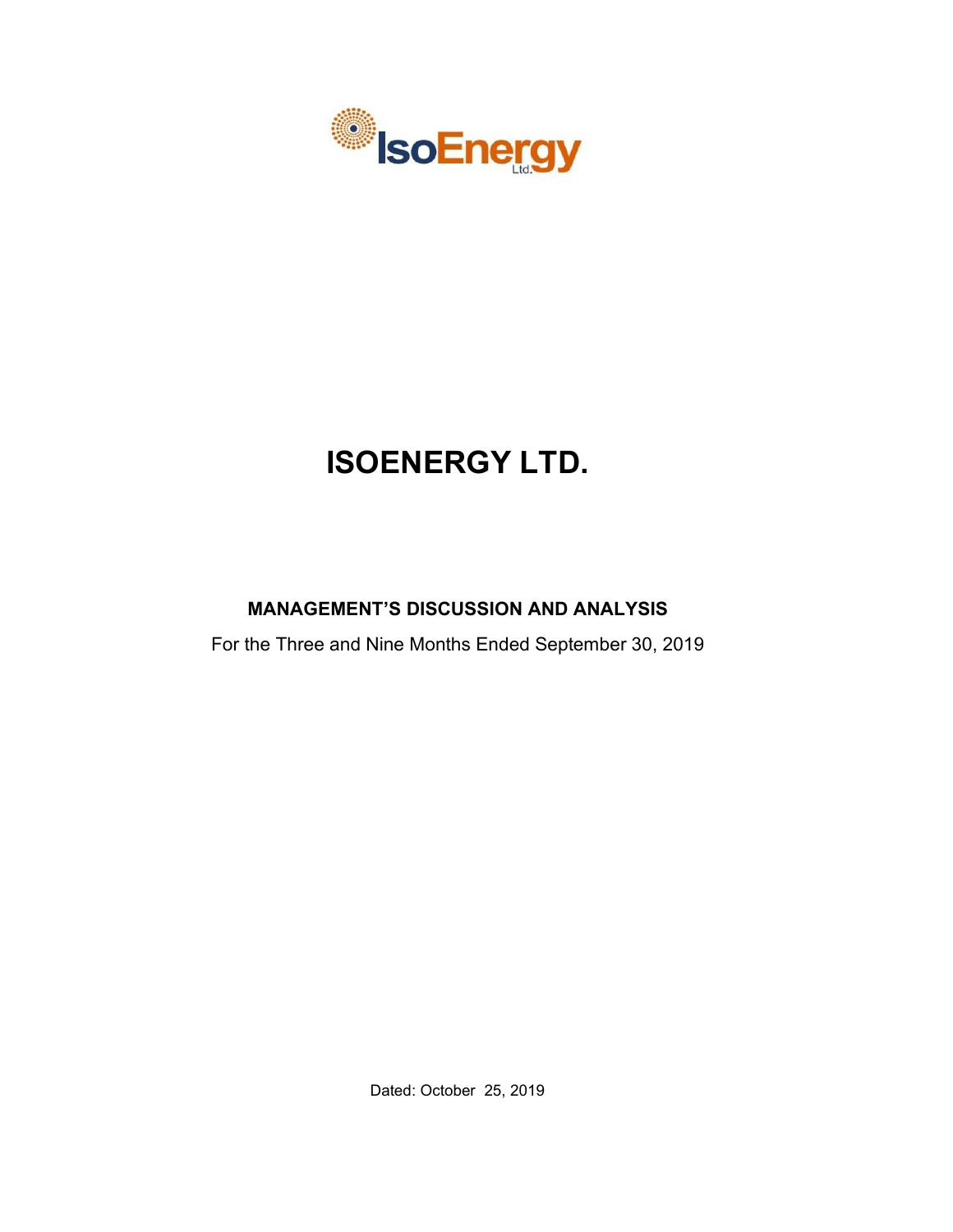# **GENERAL**

This management's discussion and analysis ("**MD&A**") is management's interpretation of the results and financial condition of IsoEnergy Ltd. ("**IsoEnergy**" or the "**Company**") for the three and nine months ended September 30, 2019 and includes events up to the date of this MD&A. This discussion should be read in conjunction with the unaudited condensed interim financial statements for the three and nine months ended September 30, 2019 and 2018 and the notes thereto (together, the "**Interim Financial Statements**") and other corporate filings, including the audited financial statements for the year ended December 31, 2018 (the "**Annual Financial Statements**"), all of which are available under the Company's profile on SEDAR at www.sedar.com. All dollar figures stated herein are expressed in Canadian dollars, unless otherwise specified. This MD&A contains forward-looking information. Please see "Note Regarding Forward-Looking Information" for a discussion of the risks, uncertainties and assumptions used to develop the Company's forward-looking information

# **Technical Disclosure**

All scientific and technical information in this MD&A has been reviewed and approved by Mr. Steve Blower, P.Geo., Vice President – Exploration for IsoEnergy. Mr. Blower is a qualified person for the purposes of National Instrument 43-101 *Standards of Disclosure for Mineral Projects ("***NI 43-101***")*. Mr. Blower has verified the sampling, analytical, and test data underlying the information or opinions contained herein by reviewing original data certificates or reviewing the data collection protocols.

For additional information regarding the Company's Radio, Thorburn Lake and Larocque East projects, including its quality assurance and quality control procedures, please see the technical reports entitled "Technical Report for the Radio Project, Northern Saskatchewan" dated effective August 19, 2016,"Technical Report for the Thorburn Lake Project, Northern Saskatchewan" dated effective September 26, 2016, and "Technical Report for the Larocque East Project, Northern Saskatchewan" dated effective May 15, 2019, respectively, in each case, on the Company's profile at [www.sedar.com.](http://www.sedar.com/)

The historical mineral resource estimate at the Mountain Lake project referred to below, was reported in the technical report entitled "Mountain Lake Property, Nunavut" and dated February 15, 2005. This resource is a historical estimate and a qualified person has not done sufficient work to classify the historical estimate as a current mineral resource estimate. As a result, the historical estimate is not being treated as a current mineral resource. However, the Company believes that the historical estimate is relevant and reliable, as it was prepared by a "qualified person" (as defined in NI 43-101) with significant experience with the project, using methods that were standard in the industry.

The historical estimate was prepared with the polygonal method using only intervals greater than 0.1%  $U_3O_8$  with a vertical thickness of at least 1.0 metre. Polygon sides were determined by drawing lines perpendicular to, and one half the distance to each adjacent drill hole. Estimated uranium was then obtained by multiplying the polygon areas by their thickness, a specific gravity of 2.5, and the grade of the drill hole interval. The mineral resource was classified as inferred.

In order to upgrade or verify the historical estimate as a current mineral resource estimate, the Company anticipates that it will need to incorporate the drilling data collected by Triex Minerals Corp. and Pitchstone Exploration Ltd. between 2006 and 2008. There are no more recent estimates available to the Company.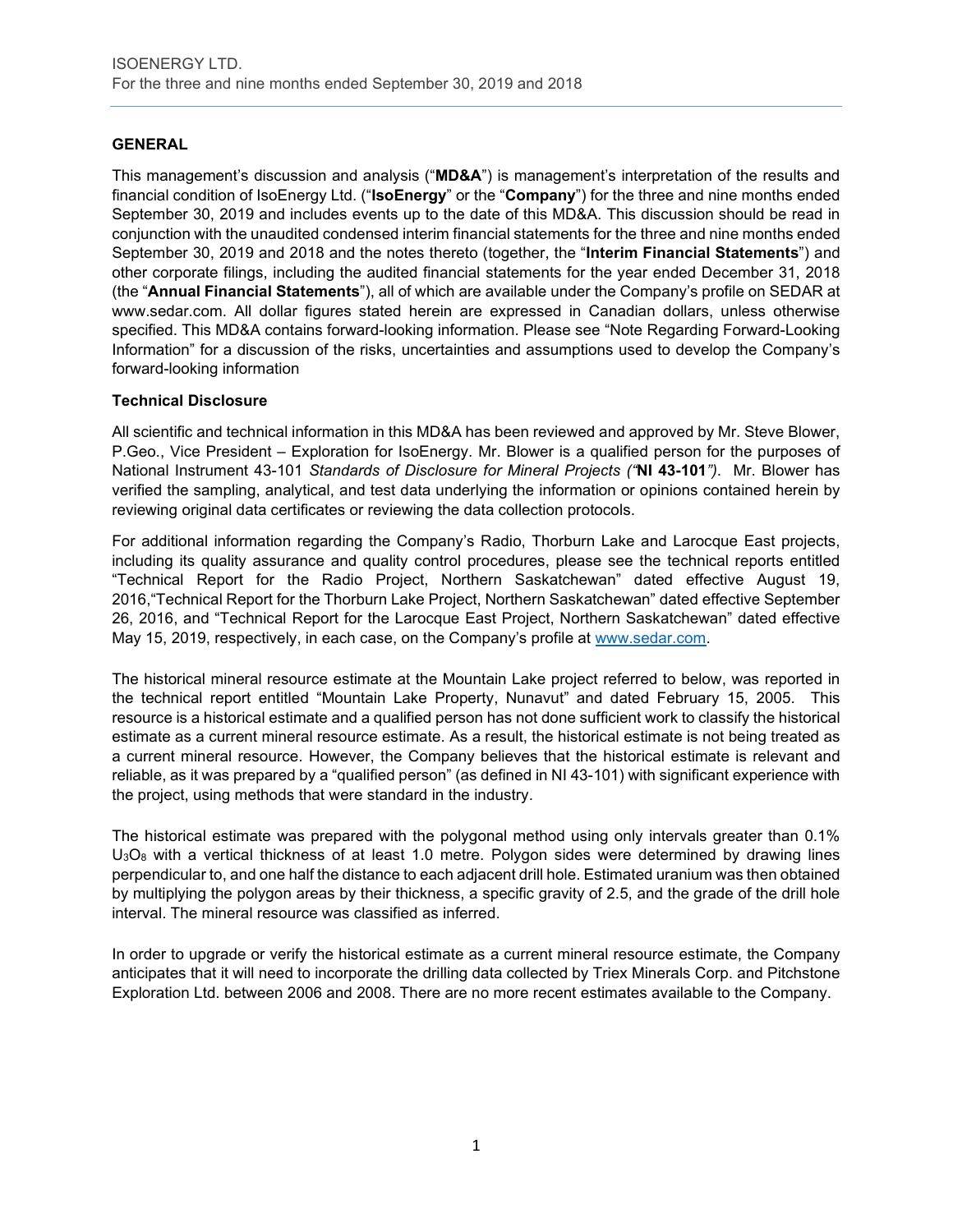# **BACKGROUND**

#### **Overview**

IsoEnergy was incorporated on February 2, 2016 under the *Business Corporations Act* (British Columbia) as a wholly-owned subsidiary of NexGen Energy Ltd. ("**NexGen**") to acquire certain exploration assets of NexGen. NexGen is a Canadian based uranium exploration company focused on the advancement of its Rook 1 Project in the Athabasca Basin, Saskatchewan. On October 19, 2016, IsoEnergy was listed on the TSXV as a Tier 2 Mining Issuer. NexGen's common shares are listed and posted for trading on the Toronto Stock Exchange and NYSE American LLC. As of the date hereof, NexGen holds 53.30% of the outstanding IsoEnergy common shares.

The principal business activity of IsoEnergy is the acquisition and exploration of uranium mineral properties, principally in the Athabasca Basin of Saskatchewan. IsoEnergy's uranium mineral properties are summarized in Table 1 below.

|  |  | Table 1 - Summary of Uranium Mineral Properties |  |  |  |
|--|--|-------------------------------------------------|--|--|--|
|--|--|-------------------------------------------------|--|--|--|

| Area         | <b>Project</b>               | <b>Hectares</b> | <b>Date</b><br><b>Acquired</b> | <b>Acquisition Type</b> | <b>Encumbrances</b>           |
|--------------|------------------------------|-----------------|--------------------------------|-------------------------|-------------------------------|
| Saskatchewan | Radio                        | 805             | 2016                           | Spun-out from NexGen    | 2% NSR*                       |
|              | Thorburn Lake                | 2,802           | 2016                           | Spun-out from NexGen    | 1% NSR and 10% Cl**           |
|              | 2Z                           | 354             | 2016                           | Spun-out from NexGen    | 2% NSR*                       |
|              | <b>Carlson Creek</b>         | 759             | 2016                           | Spun-out from NexGen    | 1% NSR and 10% Cl**           |
|              | Madison                      | 1,347           | 2016                           | Spun-out from NexGen    | 2% NSR*                       |
|              | North Thorburn               | 1,708           | 2016                           | Purchased               | None                          |
|              | Geiger                       | 12,593          | 2017/8                         | Purchased               | NPI applies to some claims*** |
|              | Fox                          | 1,374           | 2017                           | Staked                  | None                          |
|              | East Rim                     | 6,703           | 2017                           | Staked                  | None                          |
|              | Full Moon                    | 4,872           | 2017                           | Staked                  | None                          |
|              | Whitewater                   | 27,529          | 2018                           | Staked                  | None                          |
|              | Larocque East                | 8,005           | 2018/9                         | Purchased/Staked        | None                          |
|              | <b>Whitewater East</b>       | 1,147           | 2018                           | Staked                  | None                          |
|              | Edge                         | 4,218           | 2019                           | Staked                  | None                          |
|              | <b>Collins Bay Extension</b> | 8,577           | 2019                           | Staked                  | None                          |
|              | subtotal                     | 83,315          |                                |                         |                               |
| Nunavut      | Mountain Lake                | 5,625           | 2016                           | Staked                  | None                          |
|              |                              | 88,940          |                                |                         |                               |

\* 2% Net Smelter Royalty ("**NSR**") on minerals other than diamonds, plus a 2% Gross Overriding Royalty on diamonds

\*\* 1% NSR plus a 10% Carried Interest ("**CI**"). The CI can be converted to an additional 1% NSR at the Holder's option.

\*\*\* Sliding scale Net Profits Interest ("NPI") ranging between 0% and 20% applies to a 7.5% interest in certain claims.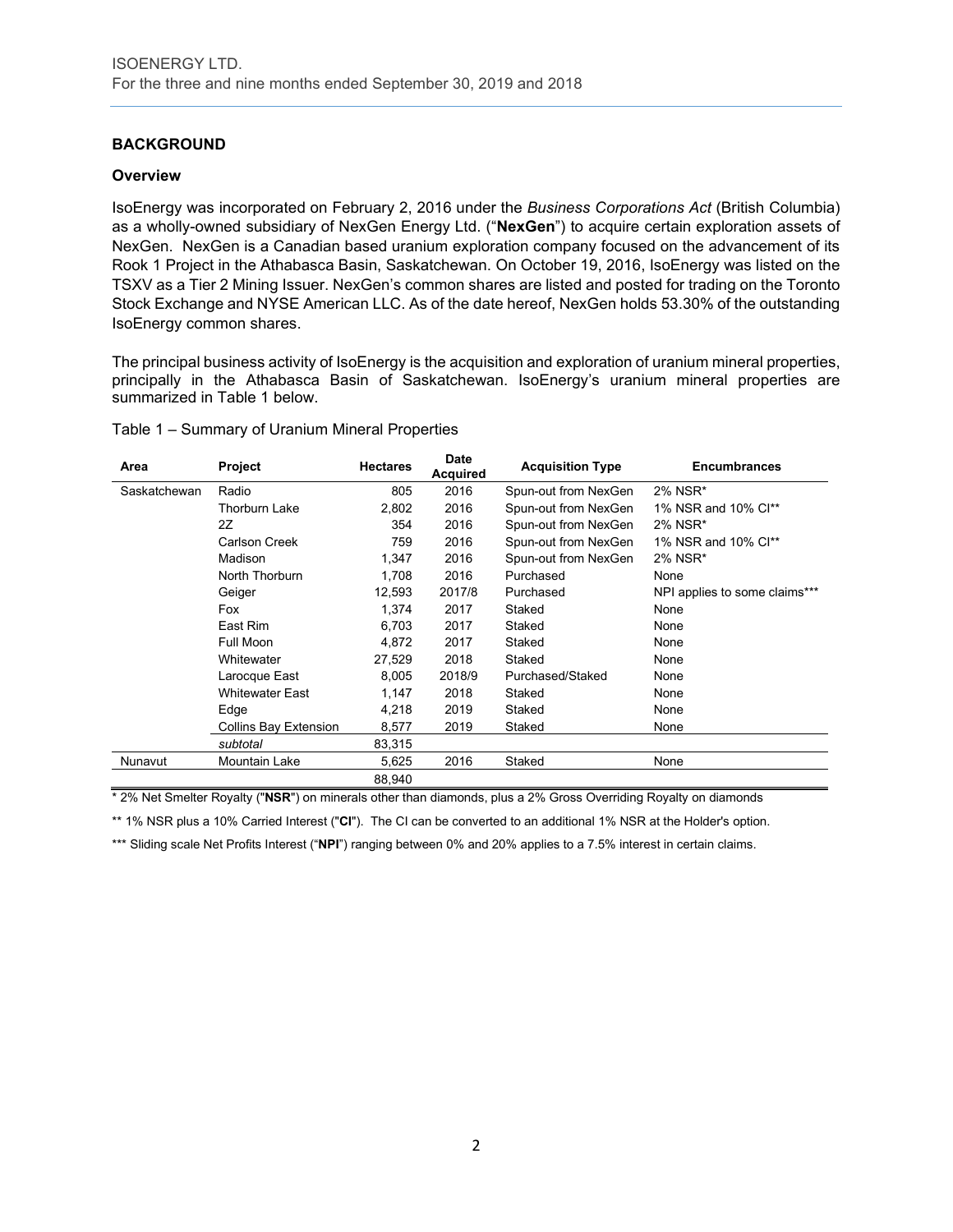Figure 1 shows the location of the Company's properties in Saskatchewan.

Figure 1 – Property Location Map



# **OVERALL PERFORMANCE**

# **General**

In the three months ended September 30, 2019, the Company carried out exploration work on the Larocque East, Full Moon and East Rim properties in the Athabasca Basin as discussed below under "Discussion of Operations".

As an exploration stage company, IsoEnergy does not have revenues and is expected to generate operating losses. As at September 30, 2019, the Company had cash of \$988,299, an accumulated deficit of \$8,483,014 and working capital (defined as current assets less accounts payable and accrued liabilities and current portion of lease liability) of \$1,051,105.

The Interim Financial Statements do not include any adjustments relating to the recoverability and classification of recorded asset amounts and classification of liabilities that might be necessary should the Company be unable to continue as a going concern.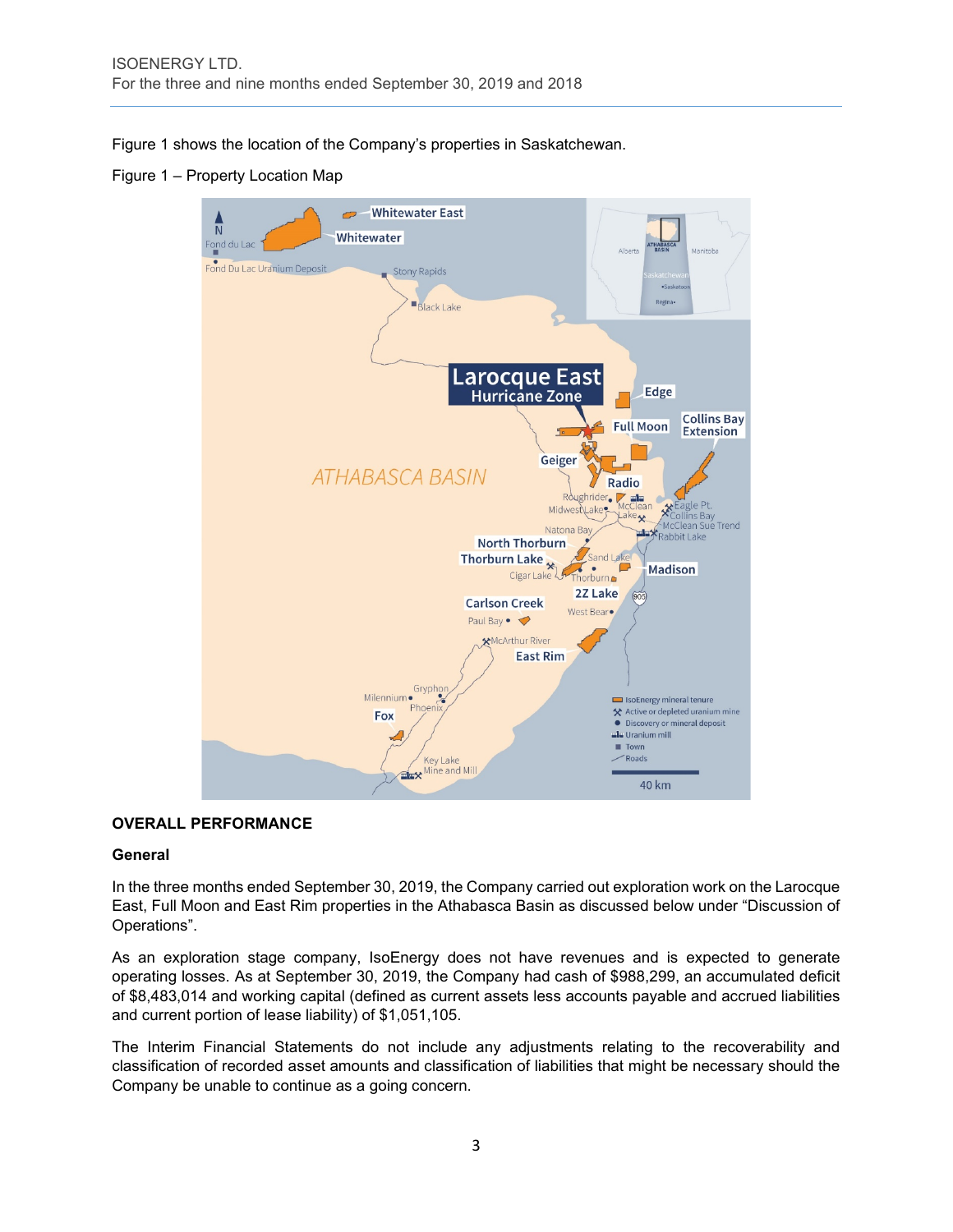# **Industry and Economic Factors that May Affect the Business**

The business of mining for minerals involves a high degree of risk. IsoEnergy is an exploration company and is subject to risks and challenges similar to companies in a comparable stage and industry. These risks include, but are not limited to, the challenges of securing adequate capital, exploration, development and operational risks inherent in the mining industry; changes in government policies and regulations; the ability to obtain the necessary permitting; as well as global economic and uranium price volatility; all of which are uncertain.

The underlying value of the Company's exploration and evaluation assets is dependent upon the existence and economic recovery of mineral reserves and is subject to, but not limited to, the risks and challenges identified above. Changes in future conditions could require material write-downs of the carrying value of the Company's exploration and evaluation assets.

In particular, the Company does not generate revenue. As a result, IsoEnergy continues to be dependent on third party financing to continue exploration activities on the Company's properties. Accordingly, the Company's future performance will be most affected by its access to financing, whether debt, equity or other means. Access to such financing, in turn, is affected by general economic conditions, the price of uranium, exploration risks and the other factors described in the section entitled "Risk Factors" included below.

# **DISCUSSION OF OPERATIONS**

# **Corporate Activities in 2018**

On January 16, 2018 the Company staked the 25,966-hectare Whitewater property along the north rim of the Athabasca basin.

On March 29, 2018, the Company acquired a 100% interest in 33 mineral claims in the Dawn Lake property constituting the 6,800-hectare Dawn Lake North Block in the Eastern Athabasca Basin of Saskatchewan, in exchange for \$200,000 in cash and 3,330,000 common shares. Dawn Lake North is contiguous with IsoEnergy's the Geiger property and is located 10 kilometres northwest of IsoEnergy's Radio property and 15 kilometres northwest of Orano Canada's McClean Lake uranium mine and mill. It is treated as an expansion of the Geiger property and the combined set of claims are referred to as Geiger. The total area of the expanded Geiger property is 12,593 hectares.

On April 19, 2018, the Company closed a flow-through and non-flow-through non-brokered private placement. The Company issued 1,675,000 flow-through units (the "**FT Units**") at \$0.54 per FT Unit and 3,125,520 non-flow-through units (the "**Units**") at \$0.40 per Unit raising aggregate gross proceeds of \$2,154,708. Each FT Unit consisted of one flow-through common share and one-half of a share purchase warrant (each whole warrant, a "**Warrant**"), with each Warrant entitling the holder to purchase an additional common share for a period of three years at an exercise price of \$0.60. Each Unit consisted of one nonflow-through common share and one-half of a Warrant.

On May 3, 2018, the Company entered into an agreement to acquire a 100% interest in 6 mineral claims constituting the 3,200-hectare Larocque East uranium exploration property in the Eastern Athabasca Basin of Saskatchewan, in exchange for \$20,000 in cash and 1,000,000 common shares (the "**Transaction**"). The Transaction closed May 9, 2018.

Additional staking was carried out to extend the Whitewater property on May 14, 2018. The total area of the Whitewater property is now 27,529 hectares. On the same day a new property called Whitewater East (1,147 hectares) was also acquired through staking.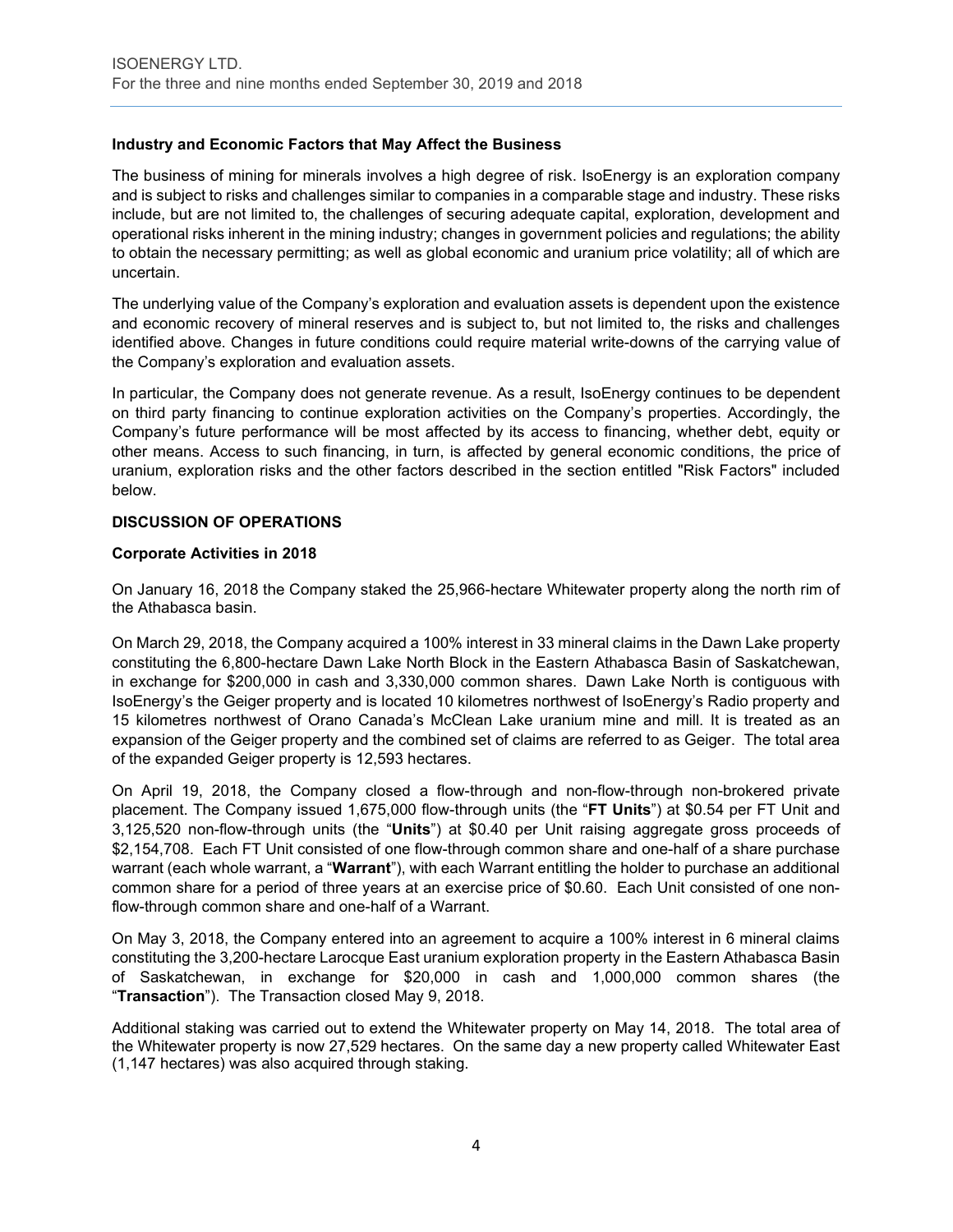On December 20, 2018, the Company issued 9,173,200 flow-through shares of the Company (the "**FT Shares**") at a price of \$0.44 per FT Share for aggregate gross proceeds of approximately \$4,036,208 and 3,999,600 non flow-through common shares at a price of \$0.38 per common share for gross proceeds of approximately \$1,519,848. Share issuance costs were \$396,772, net of \$104,618 of tax. Share issuance costs includes 553,548 brokers' warrants which were valued using the Black-Scholes model.

# **Corporate Activities in 2019**

In the nine months ended September 30, 2019 the Company was focused primarily on exploration activities at the Hurricane Zone on the Larocque East property in the Eastern Athabasca as discussed below.

# **Exploration and Evaluation Spending**

During the nine months ended September 30, 2019, IsoEnergy established a camp at the Larocque East property, completed a winter drilling program and then completed a summer drilling program. During the nine months ended September 30, 2019 the Company incurred the following exploration and evaluation expenditures:

|                                   | Larocque East   | <b>Other properties</b> | Total           |
|-----------------------------------|-----------------|-------------------------|-----------------|
| <b>Drilling</b>                   | \$<br>1.868.644 | \$<br>8.687             | 1,877,331<br>\$ |
| <b>Geological and geophysical</b> | 352,925         | 228,701                 | 581,626         |
| Labour and wages                  | 446.448         | 18,889                  | 465,337         |
| Geochemistry and assays           | 244.933         |                         | 244.933         |
| Camp costs                        | 653.098         | 8.970                   | 662,068         |
| <b>Travel and other</b>           | 80,733          |                         | 15<br>80,748    |
| <b>Cash expenditures</b>          | 3.646.781<br>\$ | \$<br>265.262           | \$3.912.043     |
| Share-based compensation          | 78.675          |                         | 78,675          |
| <b>Depreciation</b>               | 6.604           |                         | 6,604           |
| <b>Total expenditures</b>         | 3,732,060<br>\$ | \$<br>265,262           | 3,997,322<br>S  |

During the year ended December 31, 2018, IsoEnergy completed a winter drill program at the Geiger property and then completed a summer drill program at the Geiger property, which included one drill hole on the newly acquired Larocque East property. Additionally, a program of airborne radiometric/magnetic geophysical surveying was completed at the Whitewater property. The Company incurred the following exploration and evaluation expenditures:

|                                   | Geiger        | Larocque<br>East | Whitewater               | <b>Other</b>             | <b>Total</b> |
|-----------------------------------|---------------|------------------|--------------------------|--------------------------|--------------|
| <b>Drilling</b>                   | 970,350<br>\$ | \$112,199        | \$                       | \$21,412                 | \$1,103,961  |
| <b>Geological and geophysical</b> | 1.475         | 14.640           | 132.994                  | 2.898                    | 152,007      |
| <b>Labour and wages</b>           | 305,717       | 308.065          | 39.643                   | 40,184                   | 693,609      |
| <b>Geochemistry and assays</b>    | 92,035        | 12.181           | $\overline{\phantom{0}}$ | $\overline{\phantom{0}}$ | 104.216      |
| Camp costs                        | 126,829       | 15.241           | $\overline{\phantom{0}}$ | $\overline{\phantom{0}}$ | 142,070      |
| <b>Travel and other</b>           | 42.314        | 15.992           | 10.907                   | 2.995                    | 72,208       |
| <b>Cash expenditures</b>          | 1,538,720     | 478,318          | 183.544                  | 67.489                   | 2,268,071    |
| <b>Stock-based compensation</b>   | 110,348       | 111.195          | 14.309                   |                          | 235,852      |
| <b>Depreciation</b>               | 11.295        | 6,322            | $\overline{\phantom{0}}$ |                          | 17,617       |
| <b>Total expenditures</b>         | \$1,660,363   | \$595,835        | \$197,853                | \$67,489                 | \$2,521,540  |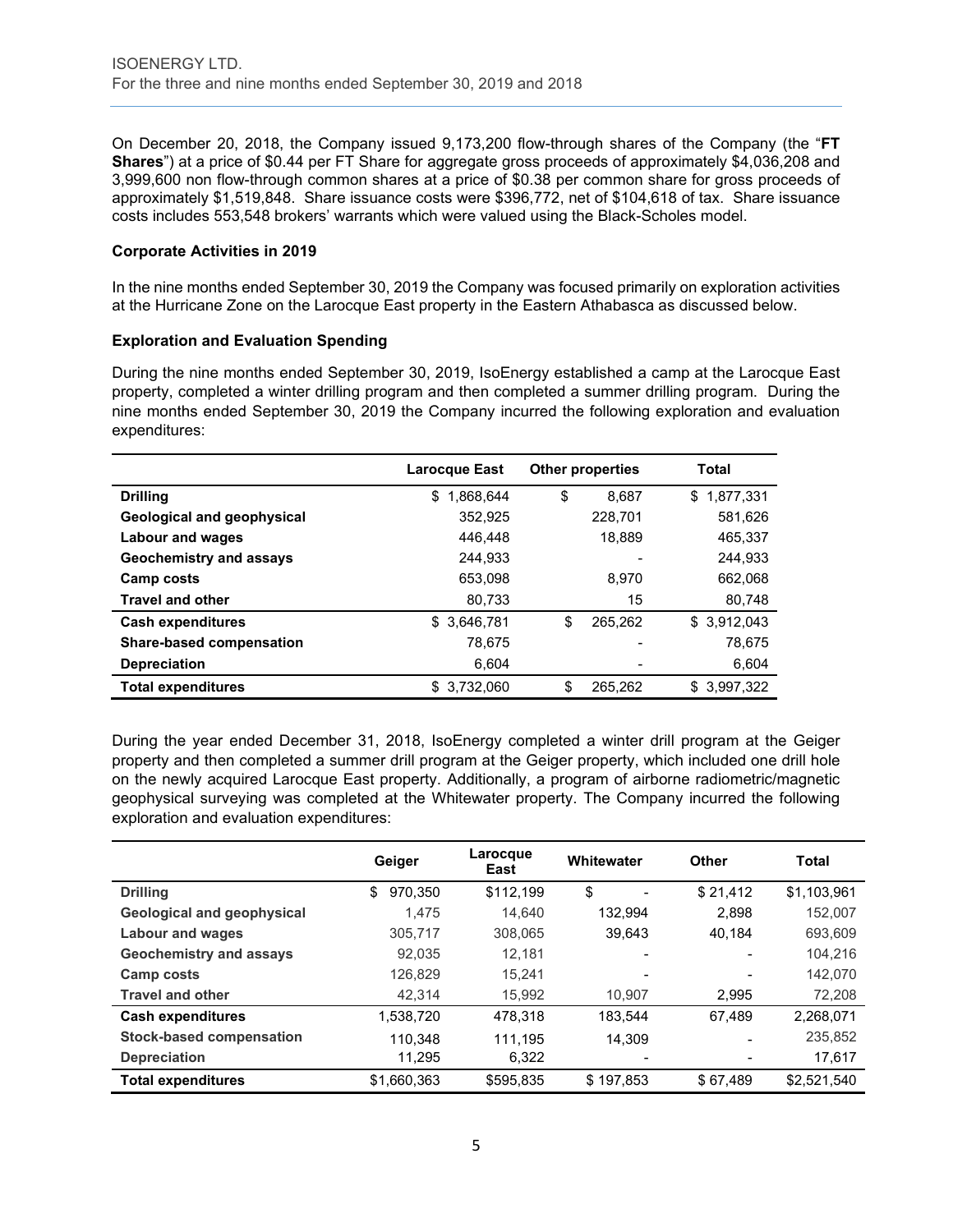A description of exploration activities during the nine months ended September 30, 2019 and the year ended December 31, 2018 is set forth below.

#### New Staking – September 2019

In September 2019, two new uranium exploration properties were staked in the eastern Athabasca basin of northern Saskatchewan. An 8,577-hectare property named Collins Bay Extension was staked along trend seven km to the northeast of the Eagle Point – Collins Bay – Rabbit Lake uranium mine and mill complex. Also, a 4,218-hectare property named Edge was staked nine kilometre northeast of the Company's Larocque East property to cover a large area of low magnetic susceptibility that is likely caused by the presence of prospective metasedimentary rocks in the basement.

#### Larocque East Drilling – Summer 2019

IsoEnergy completed a 17 hole, 7,600 metre program of core drilling at the Hurricane Zone in Larocque East to follow up on the positive results from the Winter 2019 drilling program.

Several of the drill holes intersected high-grade uranium mineralization including LE19-14B, LE19-16A, LE19-18, LE19-18C1, LE19-23, LE19-28 and LE19-29. The program successfully expanded the Hurricane zone to 500 metre long, 40 metre wide and up to 10m thick. The zone is still open in both strike directions and on most cross sections. Further, drill hole LE19-26 was completed as an under-cutting step-out hole 200 metre east of the zone. It intersected significant sandstone alteration and elevated uranium geochemistry on the western edge of a large DC-resistivity anomaly that extends for several kilometres to the east of the current footprint of the Hurricane zone.

A program of core drilling is being planned for the winter 2020 drilling season. The program will have two main objectives – infill large gaps (up to 250-metre-long) in the current drilling pattern and extend mineralization to the east beyond the current zone outline.

#### East Rim and Full Moon Airborne Geophysical Surveying – Summer 2019

Two Versatile Time Domain Electromagnetic (VTEM-Plus) airborne geophysical surveys were carried out during the quarter ended September 30, 2019, one each at the East Rim and Full Moon properties. The surveying totaled 1,291 line-kilometres; 547 line-kilometres at Full Moon and 744 line-kilometres at East Rim. Data processing and interpretation is underway.

#### Larocque East DC-Resistivity Geophysical Surveying – Spring 2019

A program of DC-Resistivity ground geophysical surveying was completed during the period April to June, 2019. Approximately 54 line-km of surveying was completed on 20 survey lines spaced 200 metre apart covering the western half of the Larocque conductor system on the Larocque East property. The survey successfully tracks the Larocque conductor system east of the Hurricane zone and highlights several areas with apparent sandstone breaches that may be indicative of enhanced sandstone alteration.

#### Larocque East Drilling – Winter 2019

During the period January to March 2019, IsoEnergy completed a 5,046 metre, 12-hole drilling campaign on the Larocque East property. The program was designed to evaluate the potential for expansion of the Hurricane Zone mineralization discovered in the summer of 2018. The program was successful, as 11 of the 12 drill holes intersected significant uranium mineralization. Results include several high-grade intersections, including 3.5 metres @ 10.4% U<sub>3</sub>O<sub>8</sub> in drill hole LE19-02, 4.0 metres @ 3.8% U<sub>3</sub>O<sub>8</sub> in drill hole LE19-06, 4.5 metres  $@$  4.2% U<sub>3</sub>O<sub>8</sub> in drill hole LE19-09 and 8.5 metres  $@$  3.2% U<sub>3</sub>O<sub>8</sub> in drill hole LE19-12. The zone now extends at least 150 metres long and 38 metres wide and is up to 8.5 metres thick. Additional drilling to determine the size and grade of the mineralized body is warranted.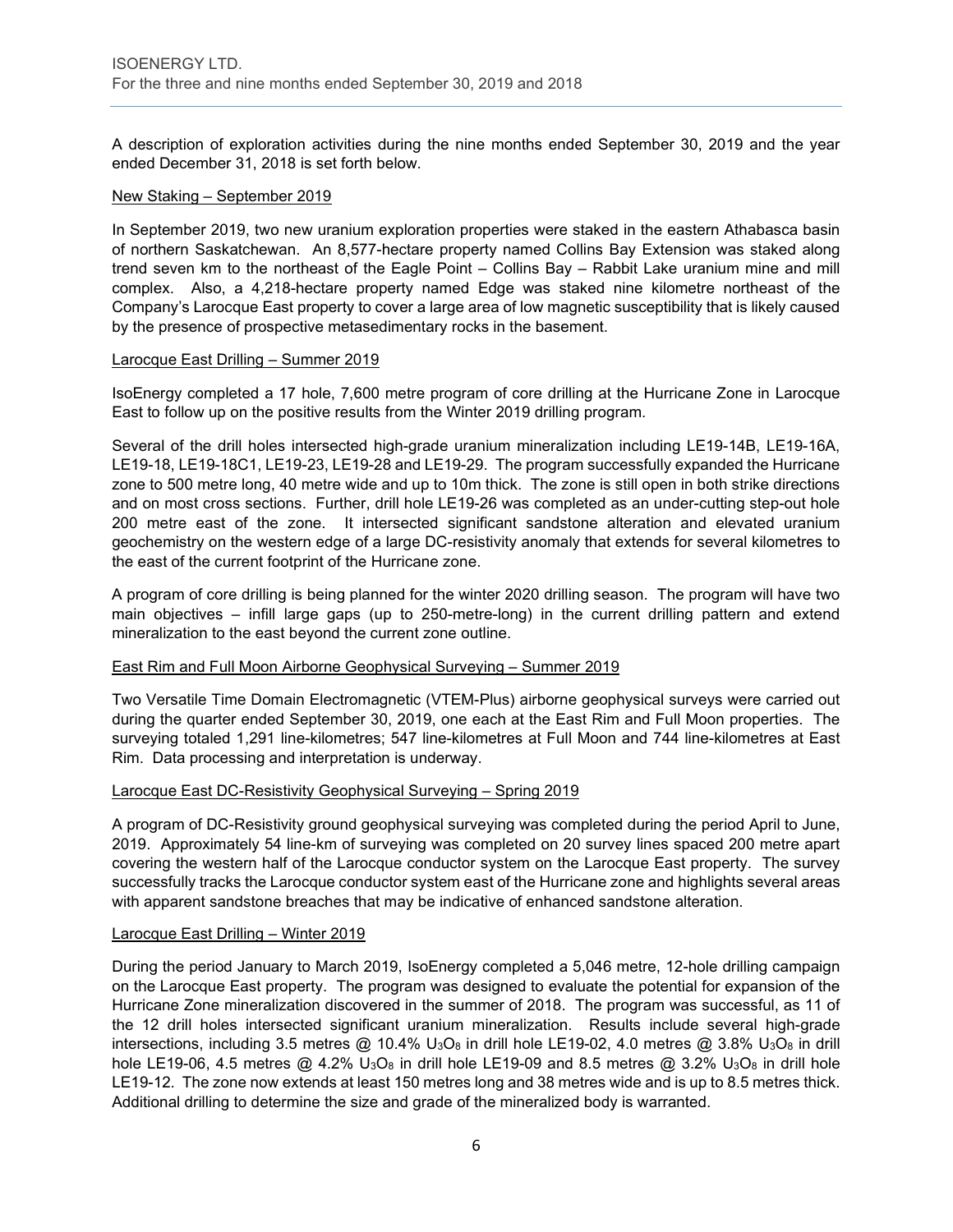# Geiger and Larocque East Drilling – Summer 2018

IsoEnergy completed a summer helicopter supported drilling program at the Geiger and Larocque East properties in July, 2018. The program consisted of 2,366 metres of core drilling in seven drill holes at Geiger, followed by 550 metres of core drilling in one drill hole at Larocque East. At the Geiger property there were two main target areas in the general vicinity of the mineralization observed in winter 2018 drill holes GG18-08 and GG18-09, discussed below under *Geiger – Winter 2018*. None of the Geiger property summer 2018 drill holes were significantly mineralized.

One drill hole (the final drill hole of the summer program), LE18-01A, was completed near the western boundary of the Larocque East property and was significantly mineralized. This new discovery was named the Hurricane Zone. Mineralization within a broad 8.5-metre-long interval of elevated radioactivity straddles the sub-Athabasca unconformity and consists of fracture controlled and disseminated pitchblende with hematite and clay from 338.5-347.0 metres. An off-scale subinterval from 345.0-346.0 metres that includes semi-massive pitchblende averages  $6.45\%$  U<sub>3</sub>O<sub>8</sub> over 1.0 metre. The highest assay was 0.5 metres of 8.20% U3O8 from 345.0-345.5 metres.

#### Geiger – Winter 2018

During the period January to March, 2018, IsoEnergy completed a program of core drilling at the Geiger property. Drilling totalled 3,411 metres in nine drill holes. A narrow zone of elevated radioactivity was intersected in drill hole GG18-08 and a thicker zone of weakly elevated radioactivity was intersected in drill hole GG18-09.

# **Outlook**

The Company intends to actively explore all of its projects as and when funds permit. The nature and extent of further exploration on any of the Company's properties however will depend on the results of completed exploration activities, an assessment of its recently acquired properties and the Company's financial resources.

As of the date hereof, the Company's exploration priorities are the Larocque East, Geiger, Thorburn Lake and Radio properties.

Several exploration activities are planned in the future, but are not currently scheduled due to the Company's current focus on the Hurricane Zone drilling at Larocque East. These activities include additional exploration drilling on several target areas at the Geiger property. Future work on the Thorburn Lake property will include follow-up drilling in the area of TBN17-23 and 27, drill evaluations of other geophysical anomalies generated in 2016 and geophysical anomalies generated by the survey recently completed in 2017. At Radio, additional drilling is required to continue to evaluate high priority geophysical targets on the property.

#### **SELECTED FINANCIAL INFORMATION**

Management is responsible for the Interim Financial Statements referred to in this MD&A. The Audit Committee of the Company's Board of Directors has been delegated the responsibility to review and approve the Interim Financial Statements and MD&A.

The Interim Financial Statements have been prepared in accordance with IAS 34, Interim Financial Reporting, and should be read in conjunction with IsoEnergy's Annual Financial Statements, which have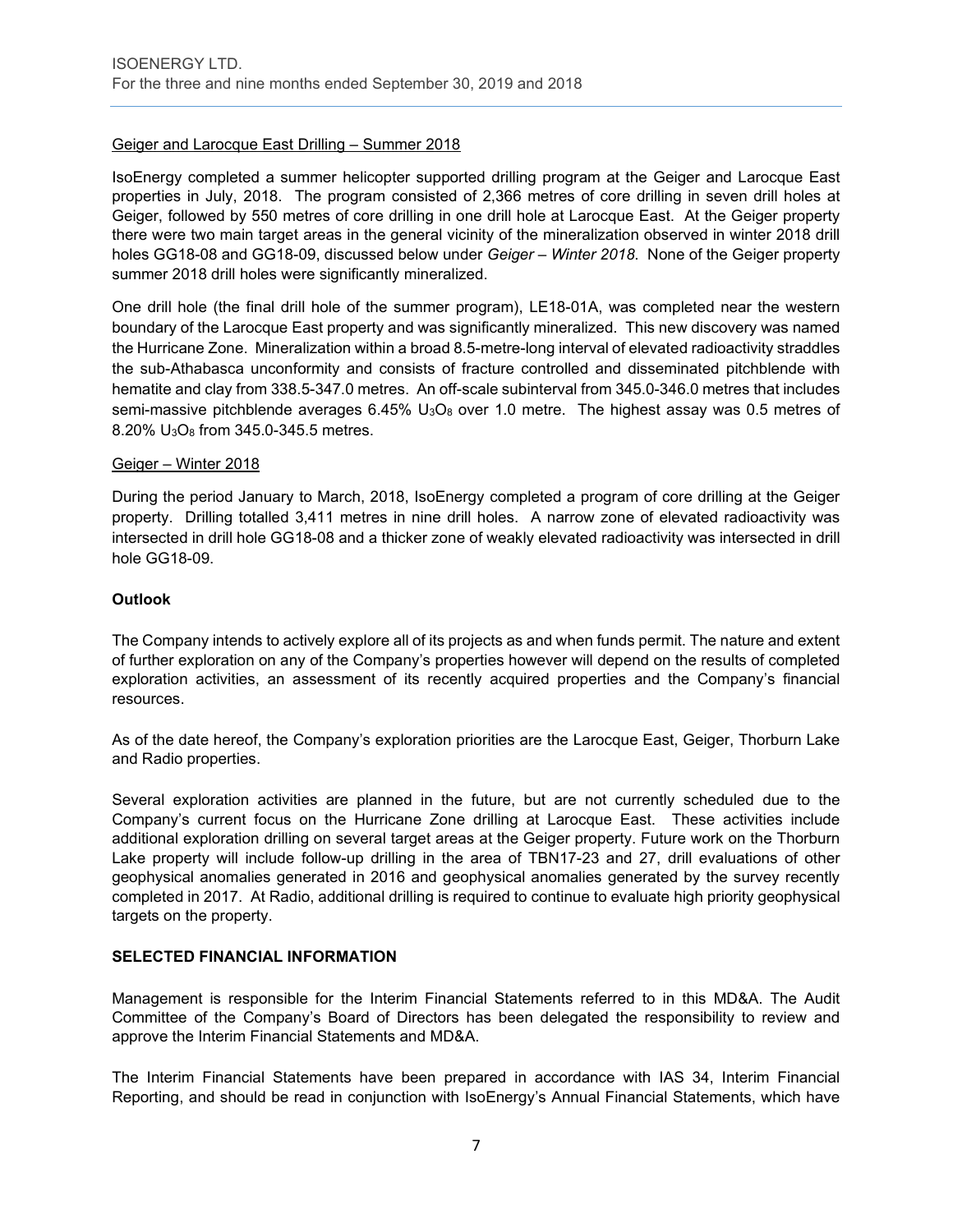been prepared in accordance with International Financial Reporting Standards ("IFRS") as issued by the International Accounting Standards Board ("IASB"). Based on the nature of the Company's activities, both presentation and functional currency is Canadian dollars.

The Company's Interim Financial Statements have been prepared using IFRS applicable to a going concern, which assumes that the Company will be able to realize its assets and discharge its liabilities in the normal course of business for the foreseeable future. The ability of the Company to continue as a going concern is dependent on its ability to obtain financing and achieve future profitable operations, which represents a material uncertainty.

# **Results of Operations**

During the nine months ended September 30, 2019, the Company capitalized \$3,997,322 of exploration costs to exploration and evaluation assets compared to \$2,521,540 in the year ended December 31, 2018. The costs of these activities are capitalized to exploration and evaluation assets and are described in the Discussion of Operations section above.

The following financial data is derived from the Interim Financial Statements and should be read in conjunction with IsoEnergy's Interim Financial Statements.

|                                                        | For the three months ended<br>September 30 |                 | For the nine months ended<br>September 30 |                   |
|--------------------------------------------------------|--------------------------------------------|-----------------|-------------------------------------------|-------------------|
|                                                        | 2019                                       | 2018            | 2019                                      | 2018              |
| General and administrative costs                       |                                            |                 |                                           |                   |
| Share-based compensation                               | \$<br>63.397                               | \$<br>158,863   | \$<br>189,782                             | \$<br>275,759     |
| Administrative salaries, contract and<br>director fees | 139,304                                    | 155,737         | 445.071                                   | 479,031           |
| Investor relations                                     | 207,799                                    | 261,313         | 416,055                                   | 353,409           |
| Office and administrative                              | 28,948                                     | 36,117          | 110,838                                   | 107,679           |
| Professional fees                                      | 38,509                                     | 12,545          | 128,353                                   | 126,653           |
| Travel                                                 | 48,618                                     | 13,375          | 119,822                                   | 81,654            |
| Public company costs                                   | 19,050                                     | 14,961          | 65,278                                    | 83,545            |
| Depreciation expense                                   | 15,173                                     | 918             | 45,519                                    | 3,070             |
| <b>Total general and administrative</b><br>costs       | (560, 798)                                 | (653, 829)      | (1,520,718)                               | (1,510,800)       |
| Interest income                                        | 8,975                                      | 7,972           | 46,093                                    | 21,250            |
| Interest on lease liability                            | (3,045)                                    |                 | (9, 363)                                  |                   |
| Rental income                                          | 7,576                                      |                 | 22,729                                    |                   |
| Loss from operations<br>Deferred income tax recovery   | (547, 292)                                 | (645, 857)      | (1,461,259)                               | (1,489,550)       |
| (expense)                                              | (71, 718)                                  | 128,856         | (161, 133)                                | 182,429           |
| Loss and comprehensive loss                            | (619, 010)<br>\$                           | (517,001)<br>\$ | \$<br>(1,622,392)                         | \$<br>(1,307,121) |

During the three and nine months ended September 30, 2019, the Company recorded a loss of \$619,010 and \$1,622,392, respectively compared to \$517,001 and \$1,307,121 in the three and nine months ended September 30, 2018. The loss in the three months ended September 30, 2019 was \$102,009 higher than in the three months September 30, 2018 due to a negative movement in the deferred tax recovery (expense) and partially offset by lower stock-based compensation. The loss in the nine months ended September 30,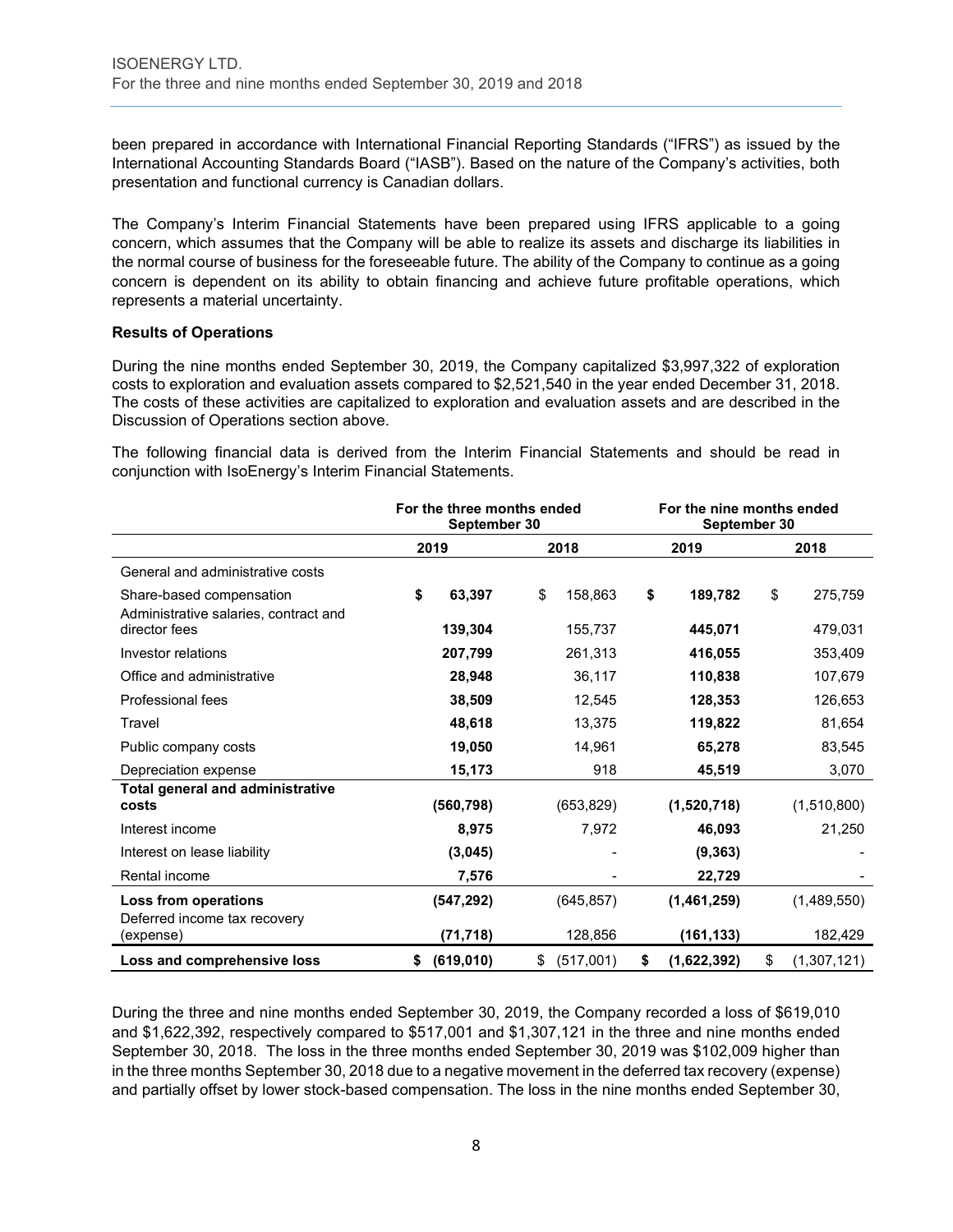2019 was \$315,271 higher than in the nine months September 30, 2018 due primarily to negative movement in the deferred tax recovery (expense).

Effective January 1, 2019, the Company adopted IFRS 16 – Leases ("**IFRS 16**") as discussed in "Changes in Accounting Policies" below. As the liability relating to the office rent is now recorded on the balance sheet, with an offsetting right-of-use asset, the impact on the statement of loss is to reduce rent expense and increase depreciation and interest expense. The recorded liability is discounted resulting in interest on the lease liability. In addition, IsoEnergy sub-leases a portion of its office space. Prior to the adoption of IFRS 16, as the leaseholder, it netted the rent received against rent expense. With the adoption of IFRS 16 it is recorded as rental income.

# **General and administrative costs**

Share-based compensation charged to the statement of loss and comprehensive loss was \$63,397 and \$189,782 in the three and nine months ended September 30, 2019, respectively, compared to \$158,863 and \$275,759 in the three and nine months ended September 30, 2018, respectively. In the nine months ended September 30, 2018, 235,000 options were forfeited resulting in a reversal of \$96,202 of charges recorded in prior periods. The stock-based compensation expense is a non-cash charge calculated using the graded vesting method of the Black-Scholes values. Stock options granted to directors, consultants and employees vest over two years with the corresponding share-based compensation expense being recognized over this period. Variances in share-based compensation expense are expected from period to period depending on many factors, including whether options are granted in a period and whether options have fully vested or have been cancelled in a period. In the nine months ended September 30, 2019 there were 100,000 options granted compared to 1,560,000 options granted in the nine months ended September 30, 2018.

Administrative salaries and directors' fees at \$139,304 and \$445,071 for the three and nine months ended September 30, 2019, respectively were lower than the three and nine months ended September 30, 2018 which were \$155,737 and \$479,031, respectively due to a reduction in the number of directors and employees early in the second quarter of 2018 and a change in allocation of salaried between administrative salaries and exploration and evaluation salaries.

Investor relations expenses were \$207,799 and \$416,055 for the three and nine months ended September 30, 2019, respectively compared to \$261,313 and \$353,409 in the three and nine months ended September 30, 2018, respectively and related primarily to costs incurred in communicating with existing and potential shareholders. The costs were generally higher in the nine months ended September 30, 2019 due to increased investor relations activity in an improving uranium market and positive drilling results reported by the Company. The level of expenditures varies on timing of conferences and investor meetings.

Office and administrative expenses were \$28,948 and \$110,838 for the three and nine months ended September 30, 2019, respectively, compared to \$36,117 and \$107,679 in the three and nine months ended September 30, 2018, respectively, and consisted of office operating costs, Part XII.6 tax, and other general administrative costs. Other general administrative expenses included communication, professional membership dues, bank charges and staff training. The Part XII.6 tax in the three and nine months ended September 30, 2019 was \$2,600 and \$24,133, respectively compared to \$nil and \$2,736 in the three and nine months ended September 30, 2018, respectively and relates to a tax on flow through funds raised in the prior year but not yet spent. This increase was offset by a reduction in the rent expense due to the adoption of IFRS 16, from \$11,618 and \$43,961 in the three and nine months ended September 30, 2018, respectively, to \$5,908 and \$21,645 in the three and nine months ended September 30, 2019, respectively.

Professional fees were \$38,509 and \$128,353 for the three and nine months ended September 30, 2019, respectively compared to \$12,545 and \$126,653 for the three and nine months ended September 30, 2018, respectively. Professional fees consisted of legal fees related to the Company's business development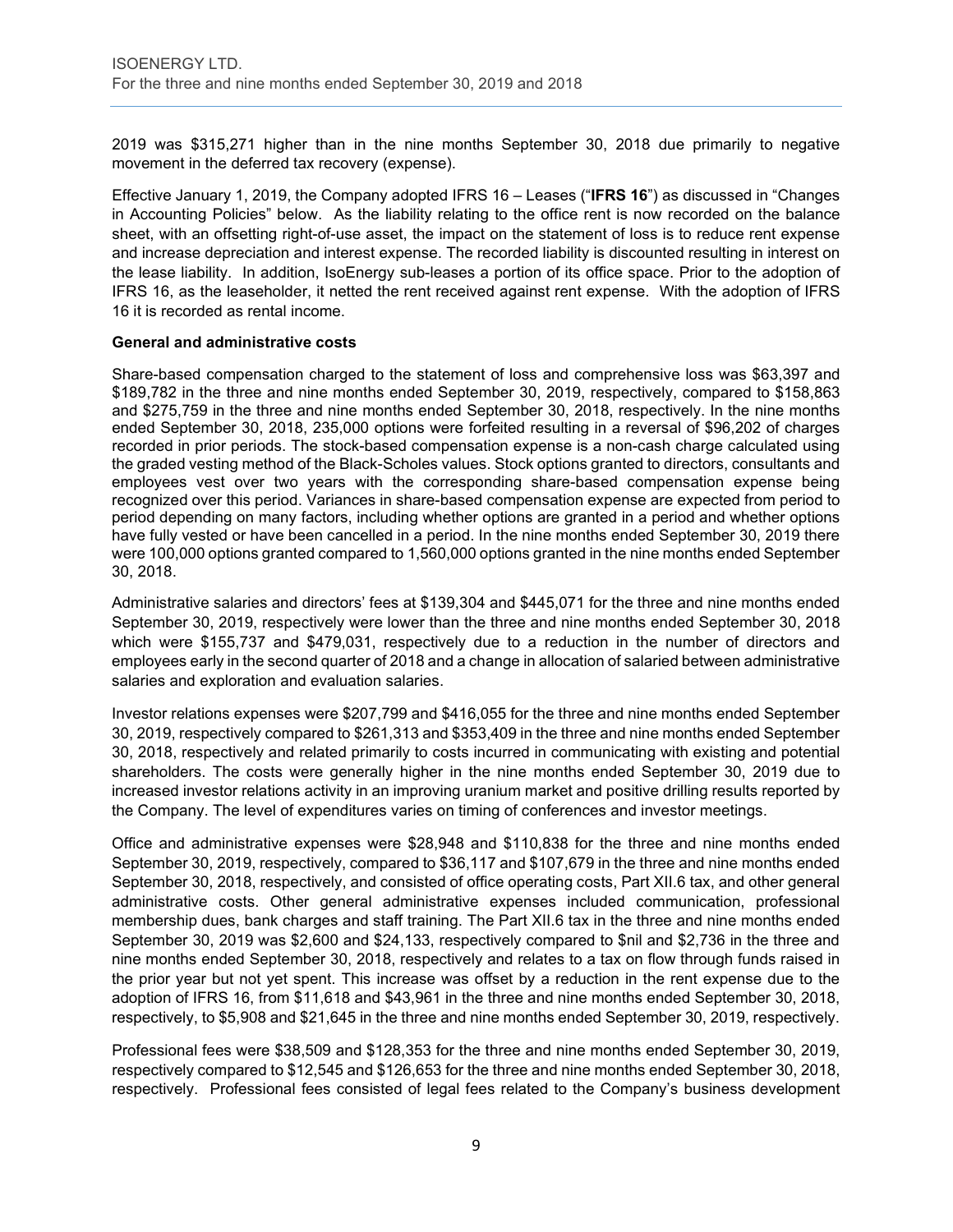activities, as well as accounting and tax fees related to regulatory filings. The amounts vary depending on the business development activities.

Travel expenses were \$48,618 and \$119,822 for the three and nine months ended September 30, 2019, respectively, compared to \$13,375 and \$81,654 in the three and nine months ended September 30, 2018, respectively. Travel expenses relate to business development and general corporate activities and amounts vary depending on projects and activities being undertaken.

Public company costs were \$19,050 and \$65,278 for the three and nine months ended September 30, 2019, respectively, compared to \$14,961 and \$83,545 in the three and nine months ended September 30, 2018, respectively, and consisted primarily of costs associated with the Company's continuous disclosure obligations, listing fees, transfer agent costs, press releases and other shareholder communications. The listing fees were higher in the first quarter of 2018 due to the initial fees associated with allowing IsoEnergy's shares to trade through the Depository Trust Company in the United States which improves liquidity for investors in the United States.

Depreciation expense was \$15,173 and \$45,519 in the three and nine months ended September 30, 2019, respectively compared to \$918 and \$3,070 in the three and nine months ended September 30, 2018, respectively. The increase is due to the adoption of IFRS 16 which results in a right-of-use asset which is depreciated. The right-of-use asset is an office lease and was valued at \$259,512 on adoption of IFRS 16 and is being depreciated over the life of the lease.

# **Other items**

The Company recorded interest income of \$8,975 and \$46,093 in the three and nine months ended September 30, 2019, respectively compared to \$7,972 and \$21,250 in the three and nine months ended September 30, 2018, respectively which represents interest earned on cash balances. The amounts were higher in the three and nine months ended September 30, 2019 due to higher cash balances held.

Interest on lease liability was \$3,045 and \$9,363 for the three and nine months ended September 30, 2019, respectively, compared to nil in the three and nine months ended September 30, 2018 and relates to the lease liability which was created on the adoption of IFRS 16.

IsoEnergy has rental income of \$7,576 and \$22,729 in the three and nine months ended September 30, 2019 compared to nil in the previous period. The Company leases office space; prior to the adoption of IFRS 16, this was netted against rent expense.

The Company raises some of its funds through the issuance of flow-through shares. Based on Canadian tax law, the Company is required to spend this amount on eligible exploration expenditures by December 31 of the year after the shares are issued. The premium received for each flow-through share, which is the price received for the flow-through share in excess of the market price of an ordinary share, is recorded as a flow-through share premium liability. The liability is subsequently reduced when the required exploration expenditures are made, and accordingly, a recovery of flow-through premium is then recorded as a deferred tax benefit. As of September 30, 2019, the Company is obligated to spend \$260,664 on eligible exploration expenditures by the end of 2019.

The Company records a deferred tax recovery or expense which is comprised of a recovery on losses recognized in the period and the release of flow-through share premium liability which is offset by the renunciation of flow-through share expenditures to shareholders. In the three and nine months ended September 30, 2019, this resulted in an expense of \$71,718 and \$161,133, respectively, compared to a recovery of \$128,856 and \$182,429 in the three and nine months ended September 30, 2018, respectively, due primarily to the higher flow-through share renunciation. In the three and nine months ended September 30, 2019 the Company renounced flow-through share expenditures of \$1,541,329 and \$3,775,544,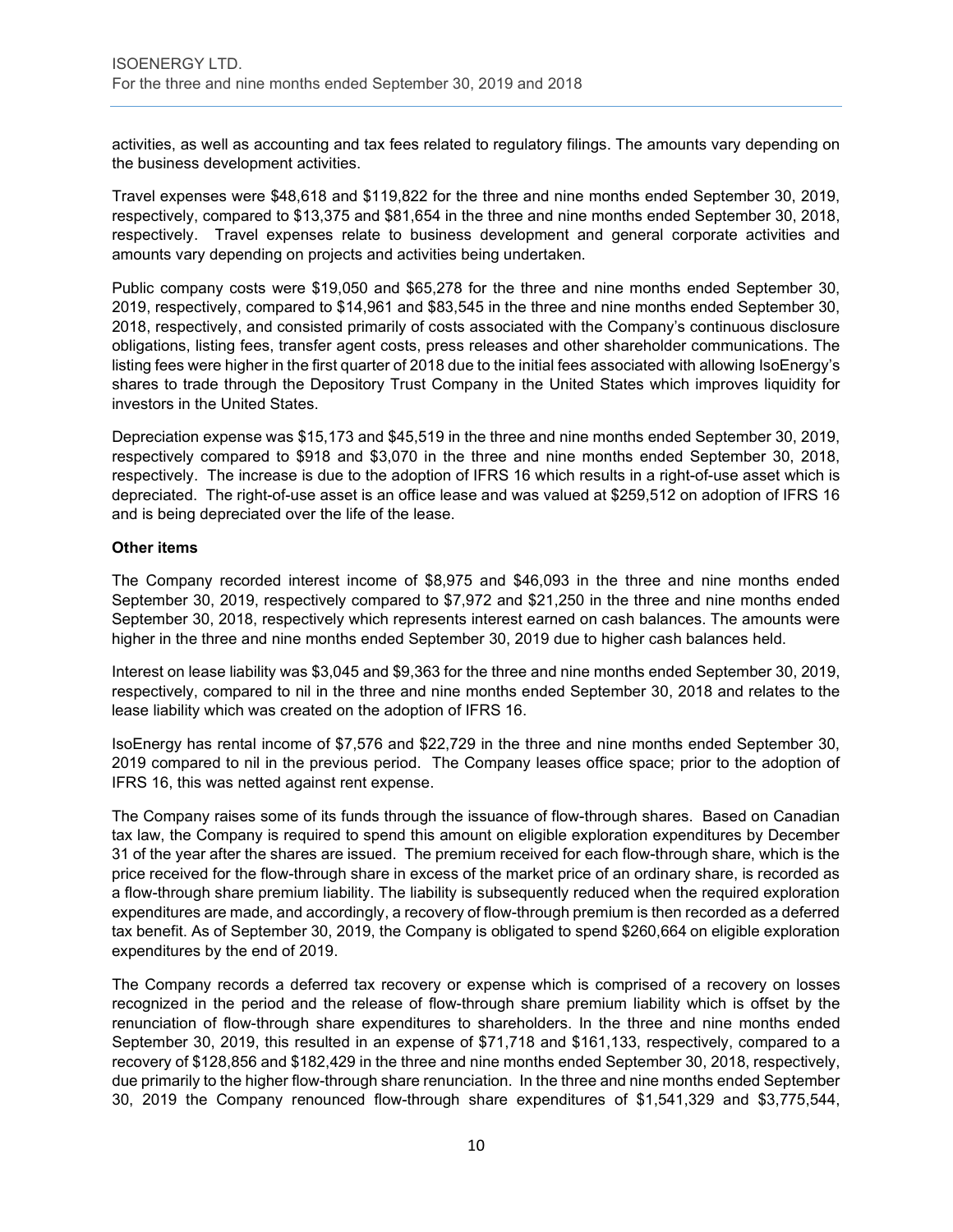respectively, compared to \$704,882 and \$1,823,620 in the three and nine months ended September 30, 2018, respectively.

|                                                                           | For the three months ended<br>September 30 |           | For the nine months ended<br>September 30 |            |   |             |   |           |
|---------------------------------------------------------------------------|--------------------------------------------|-----------|-------------------------------------------|------------|---|-------------|---|-----------|
|                                                                           |                                            | 2019      |                                           |            |   | 2019        |   | 2018      |
| Deferred income taxes related to<br>operations                            | S                                          | 130.892   | S                                         | 138.659    | S | 343.539     | S | 331.917   |
| <b>Flow-through renunciation</b><br>Release of flow-through share premium |                                            | (408,989) |                                           | (191, 179) |   | (1,019,397) |   | (493,239) |
| liability                                                                 |                                            | 206,379   |                                           | 181,376    |   | 514.725     |   | 343,751   |
|                                                                           |                                            | (71, 718) |                                           | 128.856    |   | (161,133)   |   | 182.429   |

#### **Financial Position**

The following financial data is derived from the Interim and Annual Financial Statements and should be read in conjunction with IsoEnergy 's Interim and Annual Financial Statements.

|                                   |   | <b>September 30, 2019</b> |     | December 31, 2018 |    | December 31, 2017 |
|-----------------------------------|---|---------------------------|-----|-------------------|----|-------------------|
| Exploration and evaluation assets |   | \$47,484,041              |     | \$43,473,242      |    | \$ 39,065,805     |
| Total assets                      |   | \$48,932,260              |     | \$50,070,779      | S. | 42,515,778        |
| Total current liabilities         | S | 173.584                   | S   | 816.756           |    | 247.061           |
| Total non-current liabilities     |   | 1,031,820                 | S   | 199.366           |    | 280,740           |
| Working capital <sup>(1)</sup>    |   | 1,051,105                 | \$. | 6,293,701         |    | 3,254,131         |
| Cash dividends declared per share |   | Nil                       |     | Nil               |    | Nil               |

(1) Working capital is defined as current assets less accounts payable and accrued liabilities and the current portion of the lease liability. The working capital at September 30, 2019 is after deducting the current lease liability of \$66,745 related to the adoption of IFRS 16 which was not on the balance sheet in periods prior to adoption of IFRS 16 on January 1, 2019.

During the nine months ended September 30, 2019 the Company capitalized \$3,997,322 of exploration and evaluation costs. See "Discussion of Operations" above.

# **SUMMARY OF QUARTERLY RESULTS**

The following information is derived from the Company's financial statements prepared in accordance with IFRS applicable to interim financial reporting including IAS 34. For all quarterly periods other than those ended December 31, the information below should be read in conjunction with the Company's Interim and Annual financial statements for each of the past seven quarters.

Consistent with the preparation and presentation of the Annual Financial Statements, these unaudited quarterly results are presented in Canadian dollars.

| 2019 | 2019                          | 2018                                    | 2018          | 2018         | 2018         | 2017         |
|------|-------------------------------|-----------------------------------------|---------------|--------------|--------------|--------------|
|      | Nil                           | Nil                                     | Nil           | Nil          | Nil          | Nil          |
|      | \$ (552,868)                  | \$ (525, 160)                           | \$ (518, 694) | \$(255, 136) | \$ (533,291) | \$ (396,968) |
|      |                               |                                         |               |              |              | (0.01)       |
|      | Nil<br>\$ (619,010)<br>(0.01) | Nil<br>\$ (450.514)<br>(0.01)<br>(0.01) | (0.01)        | (0.01)       | (0.01)       | (0.01)       |

IsoEnergy does not derive any revenue from its operations. Its primary focus is the acquisition, exploration and evaluation of mineral properties. As a result, the loss per period has fluctuated depending on the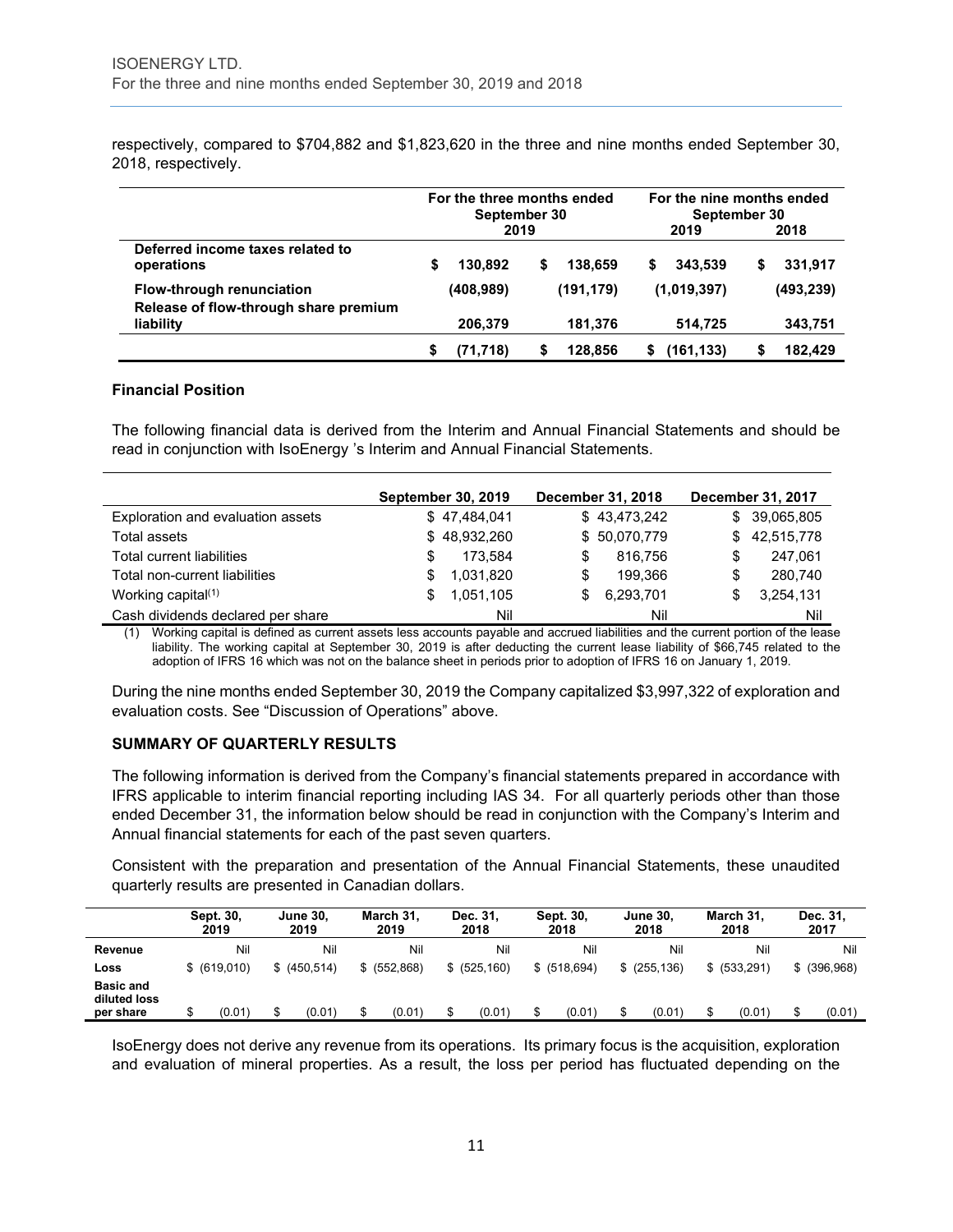Company's activity level and periodic variances in certain items. Quarterly periods are therefore not comparable.

# **LIQUIDITY AND CAPITAL RESOURCES**

IsoEnergy has no revenue-producing operations, earns only minimal interest income on cash, and is expected to have recurring operating losses. As at September 30, 2019, the Company had an accumulated deficit of \$8,483,014.

The Company has raised funds through the issuance of flow-through shares. Based on Canadian tax law, the Company is required to spend this amount on eligible exploration expenditures by December 31 of the year after the year in which the shares were issued. As of September 30, 2019, the Company is obligated to spend \$260,664 on eligible exploration expenditures by the end of 2019

As at the date of this MD&A, the Company has approximately \$0.8 million in cash and \$0.9 million in working capital.

As at the date hereof the Company does not have sufficient funds to finance its general and administrative costs for at least the next 12 months, and it may have to curtail corporate expenses and will have to raise additional funds. This represents a material uncertainty, that may cast significant doubt on the Company's ability to continue as a going concern.

The Company's properties are in good standing with the applicable governmental authority until between January 28, 2020 and May 28, 2040 and the Company does not have any contractually imposed expenditure requirements.

Management will determine whether to accept any offer to finance weighing such things as the financing terms, the results of exploration, the Company's share price at the time and current market conditions, among others. Circumstances that could impair the Company's ability to raise additional funds include general economic conditions, the price of uranium and the other factors set forth under "Risk Factors" in the Company's Annual Information Form and above under "Industry and Economic Factors that May Affect the Business". A failure to obtain financing as and when required could require the Company to further reduce its exploration and corporate activity levels.

The Company has not paid any dividends and management does not expect that this will change in the near future.

Working capital is held almost entirely in cash, significantly reducing any liquidity risk of financial instruments held by IsoEnergy.

#### **OFF-BALANCE SHEET ARRANGEMENTS**

The Company had no off-balance sheet arrangements as at September 30, 2019 or as at the date hereof.

# **TRANSACTIONS WITH RELATED PARTIES**

Except as noted below, the only transactions between the Company and related parties are transactions between the Company and its key management personnel. Key management personnel include those persons having authority and responsibility for planning, directing and controlling the activities of the Company as a whole. The Company has determined that key management personnel consists of executive and non-executive members of the Company's Board of Directors and corporate officers.

Key management personnel include those persons having authority and responsibility for planning, directing and controlling the activities of the Company as a whole. The Company has determined that key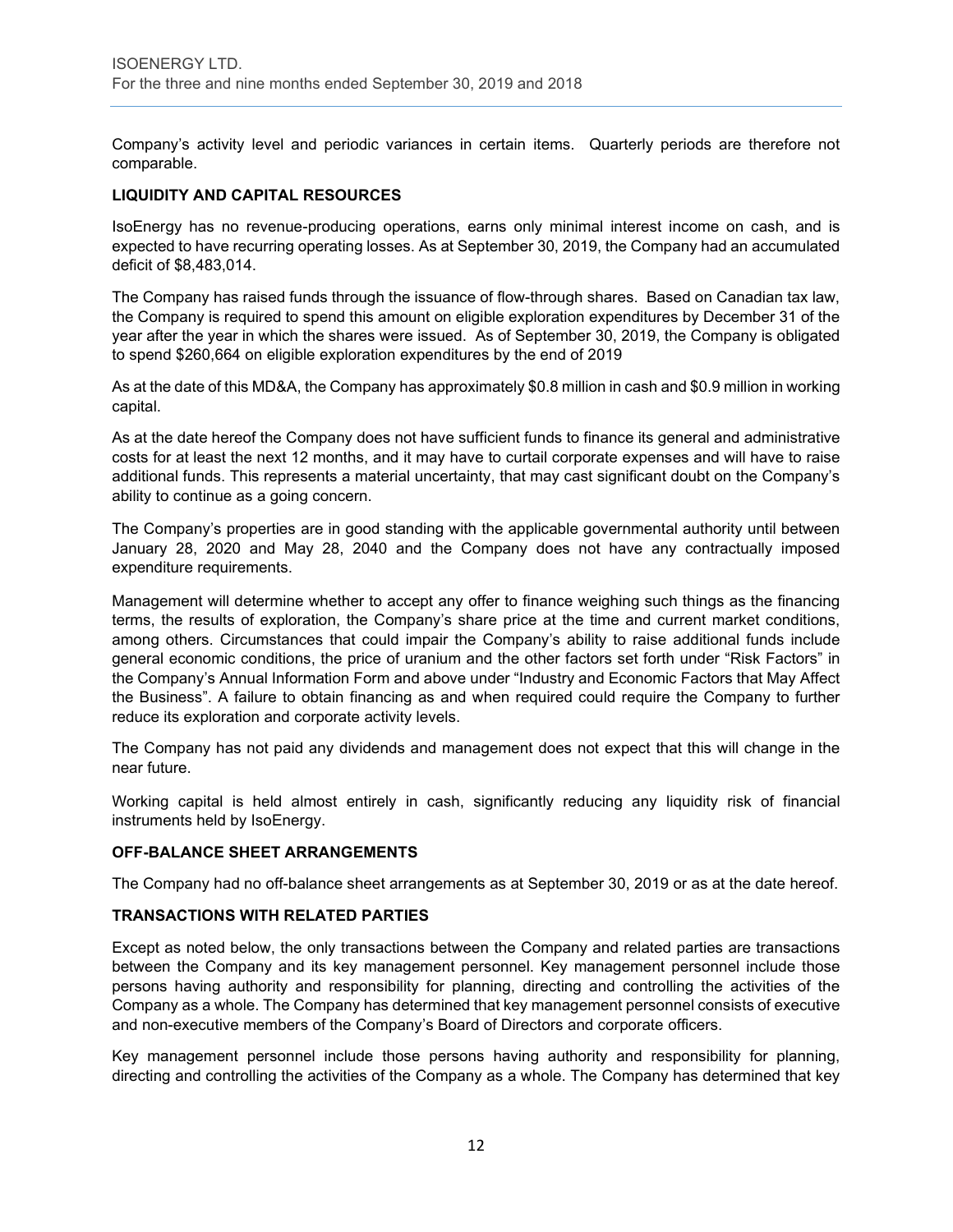management personnel consists of executive and non-executive members of the Company's Board of Directors and corporate officers.

Key management personnel include those persons having authority and responsibility for planning, directing and controlling the activities of the Company as a whole. The Company has determined that key management personnel consists of executive and non-executive members of the Company's Board of Directors and corporate officers.

Remuneration attributed to key management personnel is summarized as follows:

| Nine months ended September 30, 2019                        | <b>Short term</b><br>compensation | Share-based<br>compensation | Total         |
|-------------------------------------------------------------|-----------------------------------|-----------------------------|---------------|
| Expensed in the statement of loss and<br>comprehensive loss | 379,267<br>\$                     | \$<br>161,652               | 540,919<br>\$ |
| Capitalized to exploration and evaluation assets            | 294,815                           | 27,669                      | 322,484       |
|                                                             | 674,082<br>S.                     | 189,321<br>\$               | 863,403<br>S  |
|                                                             |                                   |                             |               |
| Nine months ended September 30, 2018                        | <b>Short term</b><br>compensation | Share-based<br>compensation | Total         |
| Expensed in the statement of loss and<br>comprehensive loss | \$<br>358.611                     | \$305.442                   | \$<br>664.053 |
| Capitalized to exploration and evaluation assets            | 279.424                           | 125.576                     | 405.000       |
|                                                             | \$<br>638.035                     | \$431.018                   | \$1.069.053   |

As of September 30, 2019, nil (December 31, 2018 – nil) was included in accounts payable and accrued liabilities owing to directors and officers for compensation.

During the nine months ended September 30, 2019, the Company leased equipment from NexGen for \$nil  $(2018 - $6,267)$ .

The Company charges office lease and administrative expenditures to NxGold, a company with officers and directors in common. During the nine months ended September 30, 2019, office lease and administrative expenditures charged to NxGold amounted to \$79,600 (2018 – \$32,200).

# **OUTSTANDING SHARE DATA**

The authorized capital of IsoEnergy consists of an unlimited number of common shares. As of October 25, 2019, there were 68,432,642 common shares outstanding and 6,420,000 stock options outstanding, each entitling the holder to purchase one common share of IsoEnergy at the prices set forth below.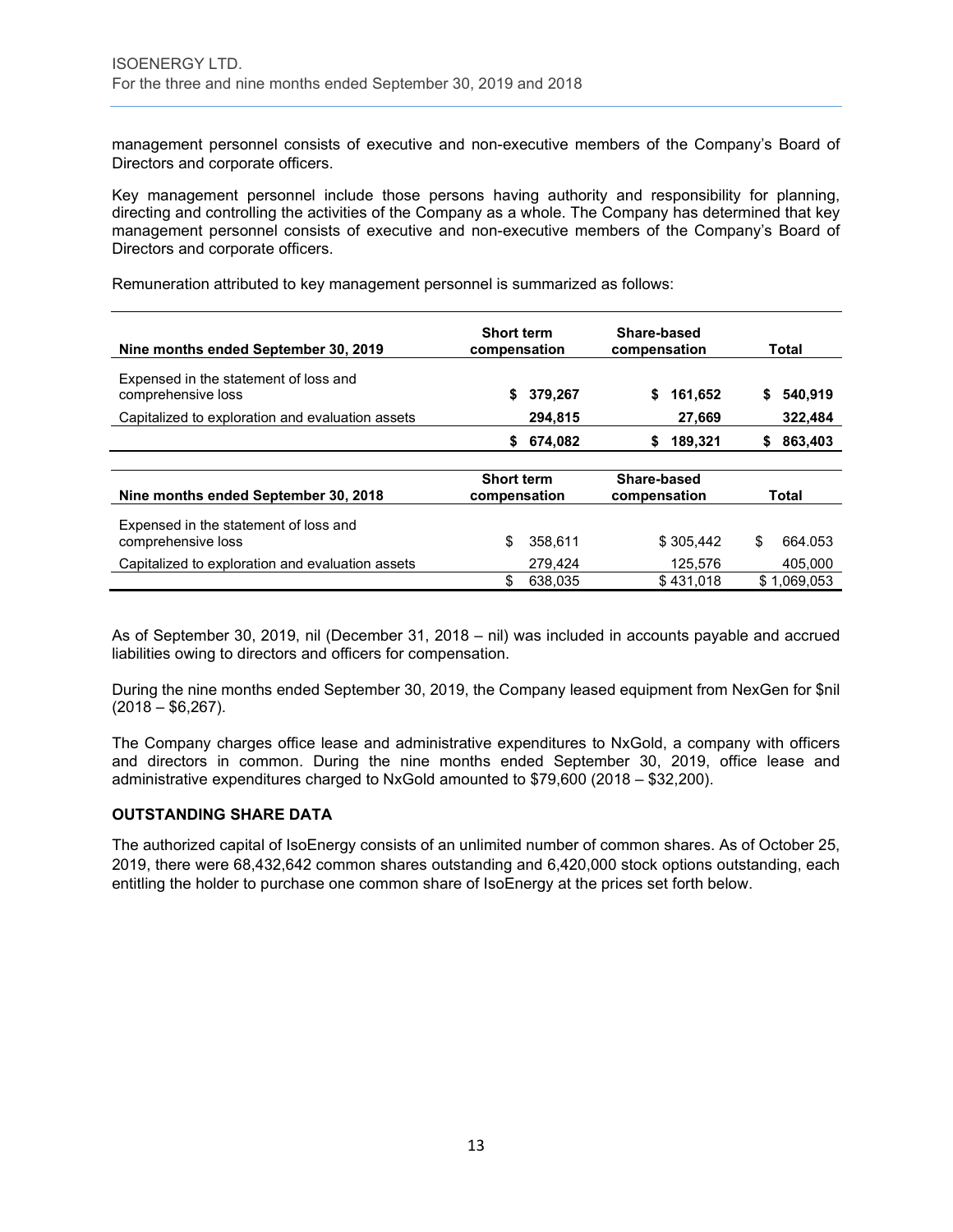Stock options outstanding at October 25, 2019 together with the expiry date and exercise price thereof are set forth below:

|                   | Exercise price | Number of options | Exercise price per |                   |
|-------------------|----------------|-------------------|--------------------|-------------------|
| Number of options | per option     | exercisable       | option             | Expiry date       |
| 3,100,000         | \$1.00         | 3,100,000         | \$1.00             | October 25, 2021  |
| 100,000           | \$1.00         | 100,000           | \$1.00             | October 24, 2021  |
| 250,000           | \$1.00         | 250,000           | \$1.00             | January 4, 2022   |
| 50,000            | \$1.00         | 50.000            | \$1.00             | May 25, 2022      |
| 400.000           | \$0.57         | 266,663           | \$0.57             | January 8, 2023   |
| 1,120,000         | \$0.36         | 759.994           | \$0.36             | July 30, 2023     |
| 1,300,000         | \$0.42         | 454,162           | \$0.42             | December 28, 2023 |
| 100,000           | \$0.50         | 25,000            | \$ 0.50            | June 5, 2024      |
| 6,420,000         | \$0.74         | 5,005,819         | \$0.82             |                   |

Warrants outstanding at October 25, 2019 together with the expiry date and exercise price thereof are set forth below:

| Expiry<br>Date    | <b>Number of warrants</b> | <b>Weighted average</b><br>exercise price per<br>share |
|-------------------|---------------------------|--------------------------------------------------------|
| April 19, 2021    | 2,400,260                 | \$0.60                                                 |
| December 20, 2020 | 484.774                   | \$0.38                                                 |
|                   | 2,885,034                 | 0.56                                                   |

# **CRITICAL ACCOUNTING ESTIMATES**

The preparation of the financial statements requires management to make judgments, estimates and assumptions that affect the reported amounts of assets, liabilities and contingent liabilities at the date of the financial statements and the reported amounts of revenues and expenses during the reporting period. Estimates and assumptions are continuously evaluated and are based on management's experience and other factors, including expectations of future events that are believed to be reasonable in the circumstances. Uncertainty about these judgments, estimates and assumptions could result in a material adjustment to the carrying amount of the asset or liability affected in future periods.

Information about significant areas of estimation uncertainty considered by management in preparing the Annual Financial Statements is as follows:

#### *i. Impairment*

At the end of each financial reporting period the carrying amounts of the Company's non-financial assets are reviewed to determine whether there is any indication that those assets have suffered an impairment loss or reversal of previous impairment. Where such an indication exists, the recoverable amount of the asset is estimated in order to determine the extent of the impairment, if any. With respect to exploration and evaluation assets, the Company is required to make estimates and judgments about the future events and circumstances and whether the carrying amount of intangible exploration assets exceeds its recoverable amount. Recoverability depends on various factors, including the discovery of economically recoverable reserves, the ability of the Company to obtain the necessary financing to complete development and upon future profitable production or proceeds from the disposition of the exploration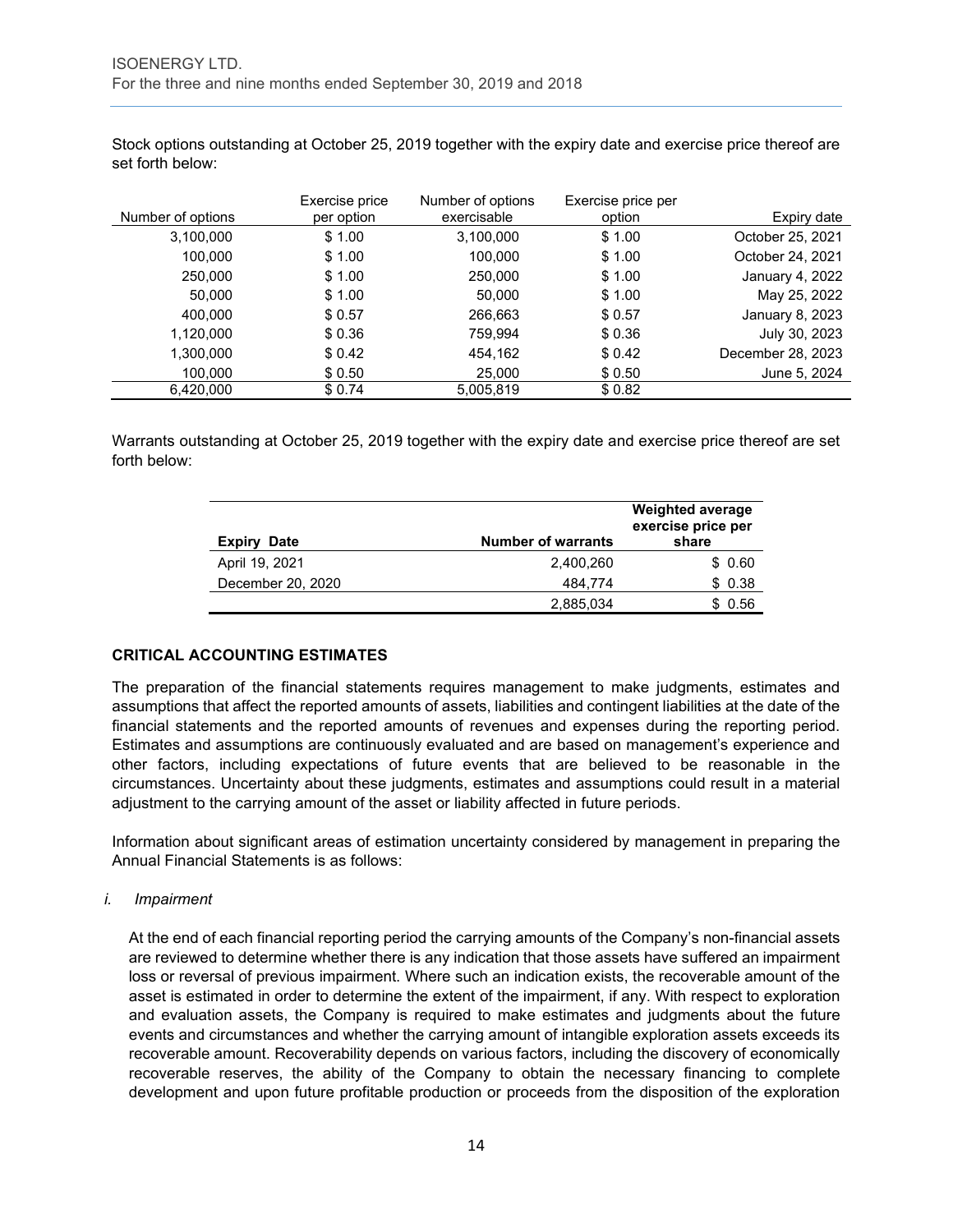and evaluation assets themselves. Additionally, there are numerous geological, economic, environmental and regulatory factors and uncertainties that could impact management's assessment as to the overall viability of its properties or its ability to generate future cash flows necessary to cover or exceed the carrying value of the Company's exploration and evaluation assets.

# *ii. Share-based payments*

The Company uses the Black-Scholes option pricing model to determine the fair value of options in order to calculate share-based payment expenses. The Black-Scholes model involves six key inputs to determine fair value of an option: risk-free interest rate, exercise price, market price at date of issue, expected dividend yield, expected life, and expected volatility. Certain of the inputs are estimates that involve considerable judgment and are, or could be, affected by significant factors that are out of the Company's control. The Company is also required to estimate the future forfeiture rate of options based on historical information in its calculation of share-based payment expenses.

# **CHANGES IN ACCOUNTING POLICIES**

The accounting policies followed by the Company are set out in Note 4 to the Annual Financial Statements and have been consistently followed in preparation of the Interim Financial Statements except as noted below.

# **New standards adopted:**

The Company has applied IFRS16 - *Leases* using the modified retrospective approach and therefore the comparative information has not been restated and continues to be reported under IAS 17 *Leases* and IFRIC 4 *Determining whether an arrangement contains a lease.*

For the purpose of applying the modified retrospective approach to its office lease, the Company elected to measure the right-of-use asset at an amount equal to the lease liability at the date of initial application. At January 1, 2019, the Company recognized a right-of-use asset and lease liability of \$259,512 in respect of its office lease.

# **Policy applicable from January 1, 2019**

At inception of a contract, the Company assesses whether a contract is, or contains, a lease. A contract is, or contains, a lease if the contract conveys the right to control the use of an identified asset for a period of time in exchange for consideration. To assess whether a contract conveys the right to control the use of an identified asset, the Company assesses whether:

- The contract involves the use of an identified asset
- The Company has the right to obtain substantially all of the economic benefits from the use of the asset throughout the period of use; and
- The Company has the right to direct the use of the asset.

As a lessee, the Company recognizes a right-of-use asset and a lease liability at the lease commencement date. The right-of-use asset is initially measured at cost, which comprises the initial amount of the lease liability adjusted for any lease payments made at or before the commencement date, plus any initial direct costs incurred and an estimate of costs to dismantle and remove the underlying asset or to restore the underlying asset or the site on which it is located, less any lease incentives received.

The right-of-use asset is subsequently depreciated using the straight-line method from the commencement date to the earlier of the end of the useful life of the right-of-use asset or the end of the lease term. The estimated useful lives of the right-of-use assets are determined on the same basis as those of the property and equipment. In addition, the right-of-use asset is periodically reduced by impairment losses, if any, and adjusted for certain remeasurements of the lease liability.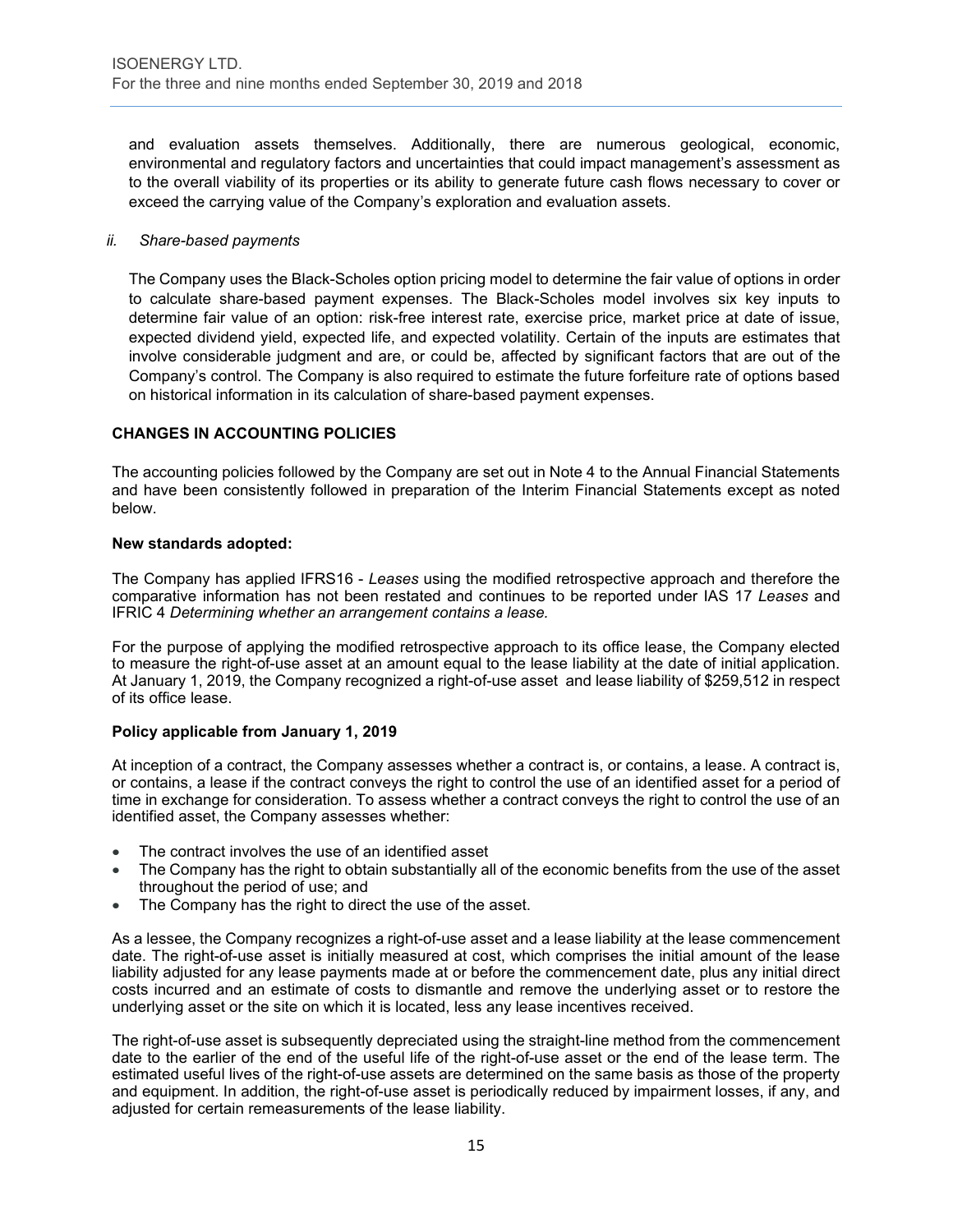The lease liability is initially measured at the present value of the lease payments that are not paid at the commencement date, discounted using the interest rate implicit in the lease or, if that rate cannot be readily determined, the Company's incremental borrowing rate. Generally, the Company uses its incremental borrowing rate as the discount rate.

The lease liability is measured at amortized cost using the effective interest method.

The Company presents the right-of-use asset related to its office lease in property and equipment.

#### **Short-term leases and leases of low-value assets**

The Company has elected not to recognize right-of-use assets and lease liabilities for short-term leases that have a lease term of 12 months or less and leases of low-value assets. The Company recognizes the lease payments associated with these leases as an expense on a straight-line basis over the lease term.

#### **Subleased office space**

When the Company acts as a lessor, it determines at lease inception whether each lease is a finance lease or an operating lease.

To classify each lease, the Company makes an overall assessment of whether the lease transfers substantially all of the risks and rewards incidental to ownership of the underlying asset. If this is the case, then the lease is a finance lease; if not it is an operating lease. As part of this assessment, the Company considers certain indicators such as whether the lease is for the major part of the economic life of the asset.

When the Company is an intermediate lessor, it accounts for its interests in the head lease and the sub-lease separately. It assesses the lease classification of the sub-lease by reference to the right-of-use asset arising from the head lease, not with reference to the underlying asset.

#### **CAPITAL MANAGEMENT**

The Company manages its capital structure and makes adjustments to it, based on the funds available to the Company, in order to support the acquisition, exploration and evaluation of assets. The Board does not impose quantitative return on capital criteria for management, but rather relies on the expertise of the Company's management to sustain the future development of the business.

In the management of capital, the Company considers all types of equity and is dependent on third party financing, whether through debt, equity, or other means. The properties in which the Company currently has an interest are in the exploration stage. As such the Company, has historically relied on the equity markets to fund its activities. The Company will continue to assess new properties and seek to acquire an interest in additional properties if it determines that there is sufficient geologic or economic potential and if it has adequate financial resources to do so.

Although the Company has been successful in raising funds to date, there is no assurance that the Company will be successful in obtaining required financing in the future or that such financing will be available on terms acceptable to the Company.

Management reviews its capital management approach on an ongoing basis and believes that this approach, given the relative size of the Company, is reasonable. The Company is not subject to externally imposed capital requirements. There were no changes in the Company's approach to capital management during the period.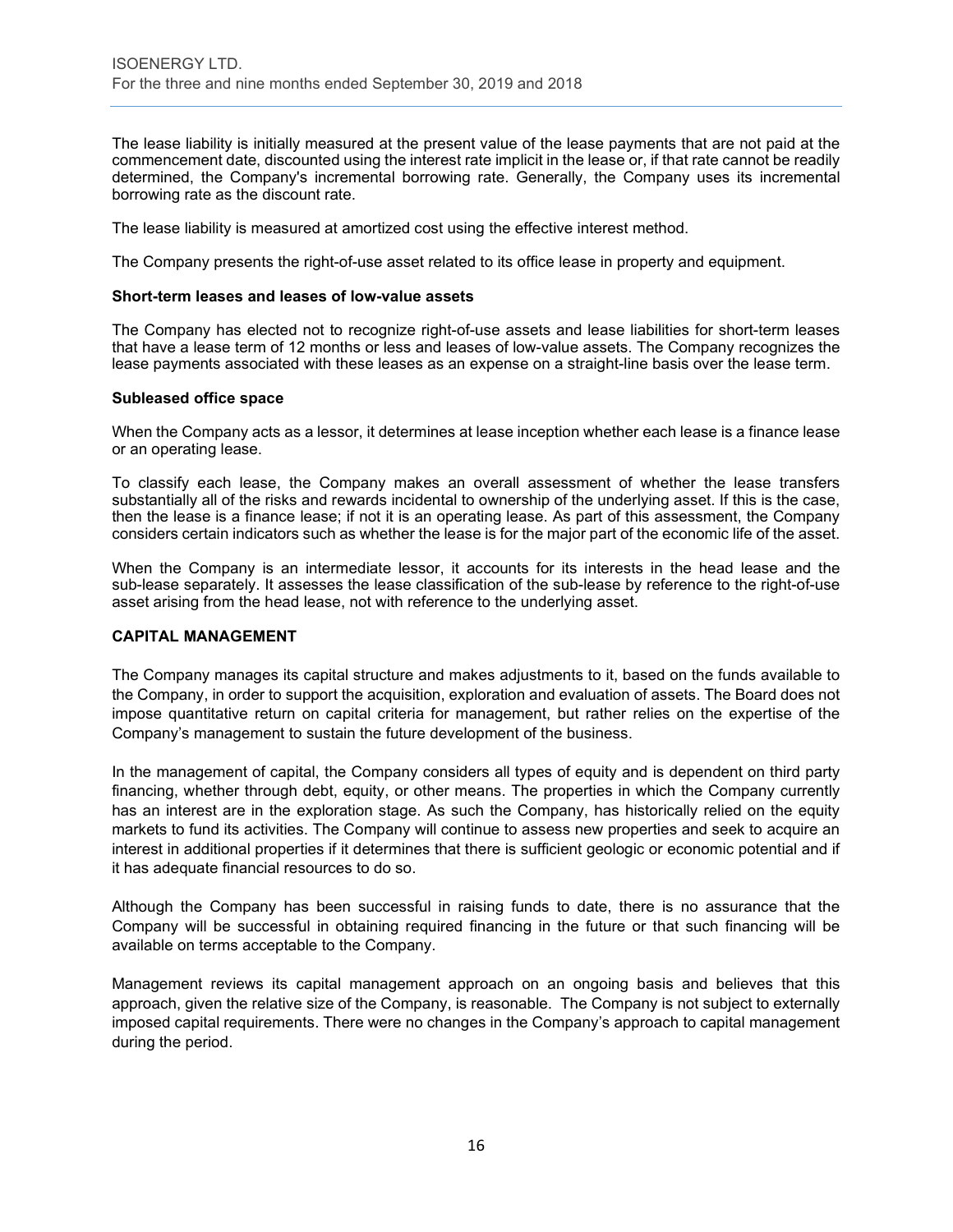#### **FINANCIAL INSTRUMENTS**

The Company's financial instruments consist of cash, amounts receivable, accounts payable and accrued liabilities.

The fair values of the Company's financial instruments approximate their carrying value, due to their shortterm maturities or liquidity. The Company's cash and amounts receivable are initially recorded at fair value and subsequently at amortized cost with accrued interest recorded in accounts receivable.

#### **Financial instrument risk exposure**

As at September 30, 2019, the Company's financial instrument risk exposure and impact thereof on the Company's financial instruments is summarized below:

# (a) **Credit Risk**

Credit risk is the risk that one party to a financial instrument will fail to discharge an obligation and cause the other party to incur a financial loss. As at September 30, 2019, the Company has cash on deposit with a large Canadian bank. Credit risk is concentrated as a significant amount of the Company's cash and cash equivalents is held at one financial institution. Management believes the risk of loss to be remote. The Company's amounts receivable consists of input tax credits receivable from the Government of Canada and interest accrued on cash equivalents. Accordingly, the Company does not believe it is subject to significant credit risk.

# (b) **Liquidity Risk**

Liquidity risk is the risk that an entity will encounter difficulty in raising funds to meet its obligations under financial instruments. The Company manages liquidity risk by maintaining sufficient cash balances. Liquidity requirements are managed based on expected cash flows to ensure that there is sufficient capital to meet short-term obligations. As at September 30, 2019, the Company had a working capital balance of \$1,051,105, including cash of \$988,299.

#### (c) **Market Risk**

Market risk is the risk of loss that may arise from changes in market factors such as interest rates, foreign exchange rates and commodity and equity prices.

#### (i) **Interest Rate Risk**

Interest rate risk is the risk that the future cash flows from a financial instrument will fluctuate due to changes in market interest rates. The Company holds its cash in bank accounts that earn variable interest rates. Due to the short-term nature of these financial instruments, fluctuations in market rates do not have a significant impact on the estimated fair value of the Company's cash and cash equivalent balances as of September 30, 2019.

#### (ii) **Foreign Currency Risk**

The functional currency of the Company is the Canadian dollar. Currency transaction risk and currency translation risk is the risk that fluctuations of the Canadian dollar in relation to other currencies may impact the fair value of financial assets, liabilities and operating results. As of September 30, 2019, the Company had no financial assets and liabilities that were subject to currency translation risk. The Company maintains a Canadian dollar bank account in Canada.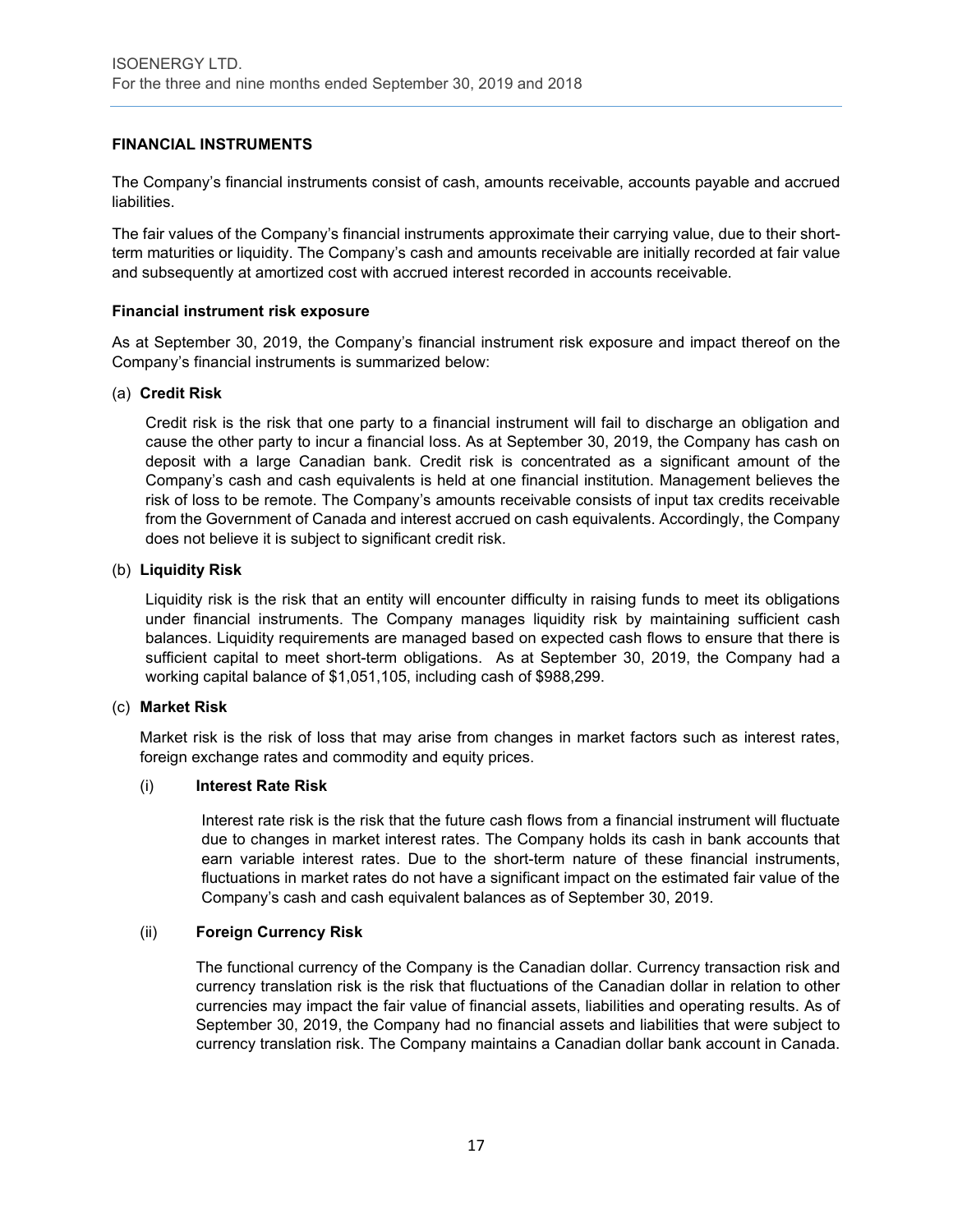# (iii) **Price Risk**

The Company is exposed to price risk with respect to commodity and equity prices. Equity price risk is defined as the potential adverse impact of movements in individual equity prices or general movements in the level of the stock market on the Company's financial performance. Commodity price risk is defined as the potential adverse impact of commodity price movements and volatilities on financial performance and economic value. Future declines in commodity prices may impact the valuation of long-lived assets. The Company closely monitors the commodity prices of uranium, individual equity movements, and the stock market.

# **RISK FACTORS**

The operations of the Company are speculative due to the high-risk nature of its business which is the exploration of mineral properties. For a comprehensive list of the risks and uncertainties facing the Company, please see "Risk Factors" in the Company's MD&A for the year ended December 31, 2018 and the "Industry and Economic Factors that May Affect the Business" included above the Overall Performance section of this MD&A. These are not the only risks and uncertainties that IsoEnergy faces. Additional risks and uncertainties not presently known to the Company or that the Company currently considers immaterial may also impair its business operations. These risk factors could materially affect the Company's future operating results and could cause actual events to differ materially from those described in forward-looking statements relating to the Company.

# **SEGMENT INFORMATION**

The Company operates in one reportable segment, being the acquisition, exploration and development of uranium properties. All of the Company's non-current assets are located in Canada.

# **ADDITIONAL DISCLOSURE FOR VENTURE ISSUERS WITHOUT SIGNIFICANT REVENUE**

Additional disclosure concerning IsoEnergy 's general and administrative expenses and exploration and evaluation expenses and assets is set forth above under "*Results of Operations*" and in the Company's statement of loss and comprehensive loss contained in its Interim Financial Statements for the three months ended September 30, 2019 and 2018, which is available on IsoEnergy 's website or on its profile at [www.sedar.com.](http://www.sedar.com/)

#### **NOTE REGARDING FORWARD-LOOKING INFORMATION**

*This MD&A contains "forward-looking statements" (also referred to as "forward-looking information") within the meaning of applicable Canadian securities legislation. All statements, other than statements of historical facts, included in this MD&A that address activities, events or developments that IsoEnergy expects or anticipates will or may occur in the future, including, without limitation, statements about the future exploration activities; sources, and proposed uses, of funds; capital and operating cost estimates, including general and administrative expenses; expectations regarding the ability to raise capital for future activities; and other such matters are forward-looking statements. When used in this MD&A, the words "estimate", "plan", "anticipate", "expect", "intend", "believe" and similar expressions are intended to identify forwardlooking statements.*